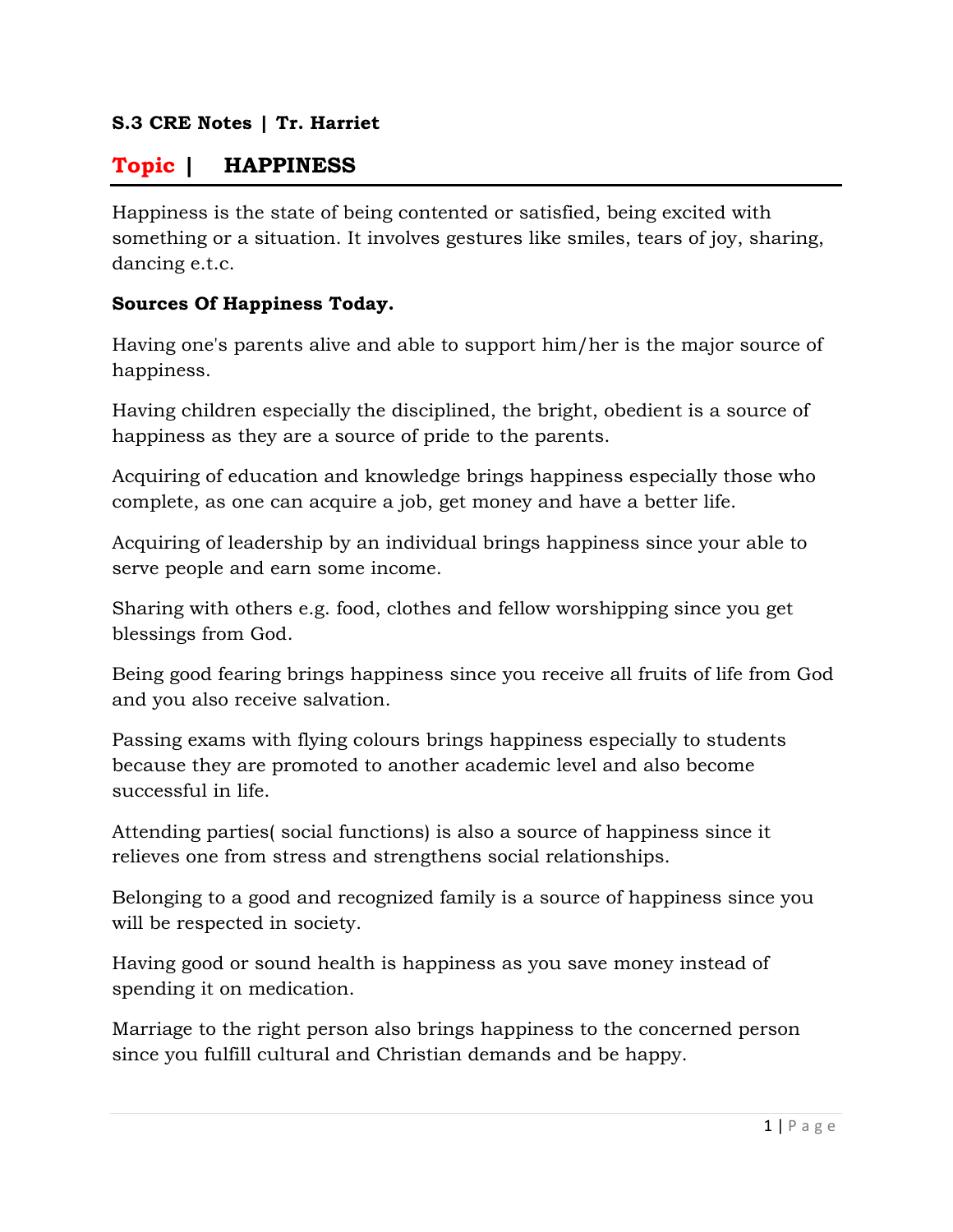Touring new places is a source of happiness because you are able to discover new things that God created which brings about joy.

Providing charity to the needy is a source of happiness to the concerned since the giver receives blessings from God.

Remaining single or unmarried as a vocation brings happiness to the concerned people like the priests and nuns. This is because they serve God better.

# **WHAT MAKES A STUDENT HAPPY**

Being beautiful or handsome brings happiness to the students because people appreciate yr beauty.

Having many friends who are good especially those of opposite sex because you get to learn their ways, get advise from them.

Passing exams with flying colours brings happiness, as one is promoted to another class and receive gifts from their parents.

Being loved by parents, sisters and brothers is a source of happiness since you are at home with them.

When they visit other schools for seminars and interact with other students and get knowledge for a particular subject.

Being God fearing because you will receive all the gifts of life from God and salvation.

Having a lot of pocket money since you can buy what ever you need and concentrate on your studies.

Being brilliant amongst other students brings happiness because you excel and get a scholarship and make your parents happy.

Acquiring of leadership by students brings happiness since they are able to serve others.

Having one's parents alive and able to support them financially and spiritually is a major source of happiness.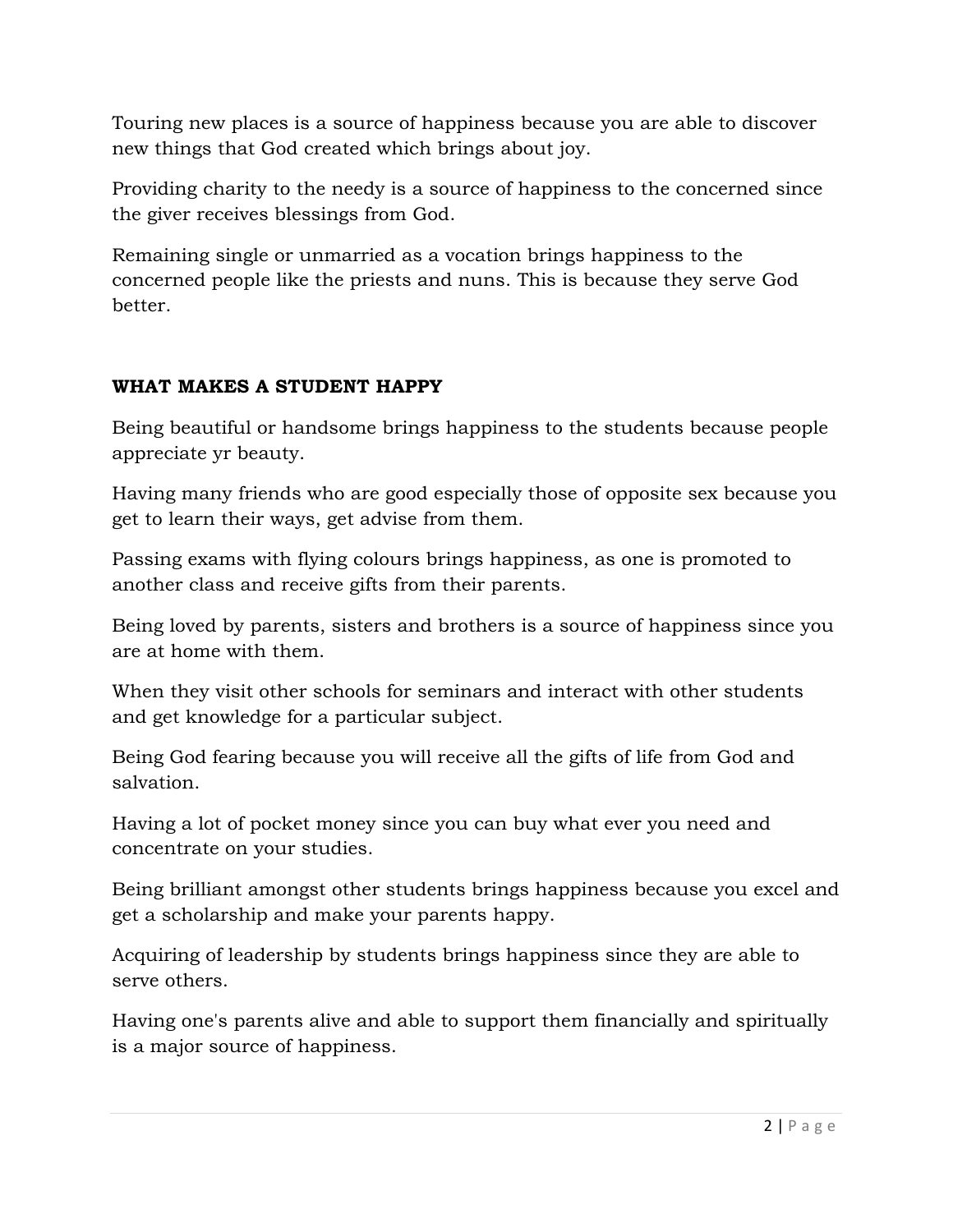Acquiring of education or knowledge bring happiness to a student as one is able to get a job and live a descent life.

### **OCCASSIONS/ MOMENTS OF HAPPINESS IN THE PRESENT SITUATION.**

Giving birth to a child or baby shows continuity of a family, a clan and brings status and respect to both the man and woman.

Electing and swearing in of leaders in an occasion of happiness today as people filled with new hope.

Appointing of a king is an occasion of joy because people are able to get new leaders and new ideas for community development.

Attending weddings and taking up of marriage is an occasion of joy which authorities a person to make his own home and one is able to pass on life to the next generation.

Parties like birthdays, graduation parties bring people together and they are able to share happiness and views which brings team work in the society.

Praying to God is an occasion of happiness since you are in communication with God and his able to answer your prayers.

Enjoying good leisure activities is an occasion of happiness since you relax your body and mind.

Surviving an accident is an occasion of happiness since it shows God's love for you.

Visiting friends and having a chat is an occasion of happiness because it helps to strengthen relationship.

Celebrating national days like independence is an occasion of happiness. This is because there is togetherness and unity that is expressed among the people.

When people take part in religious rituals e.g. baptism where people get new names as followers of Christ hence being a member of God's family.

Helping the needy is an occasion of happiness since one receives God's blessings the needy also feels comfortable.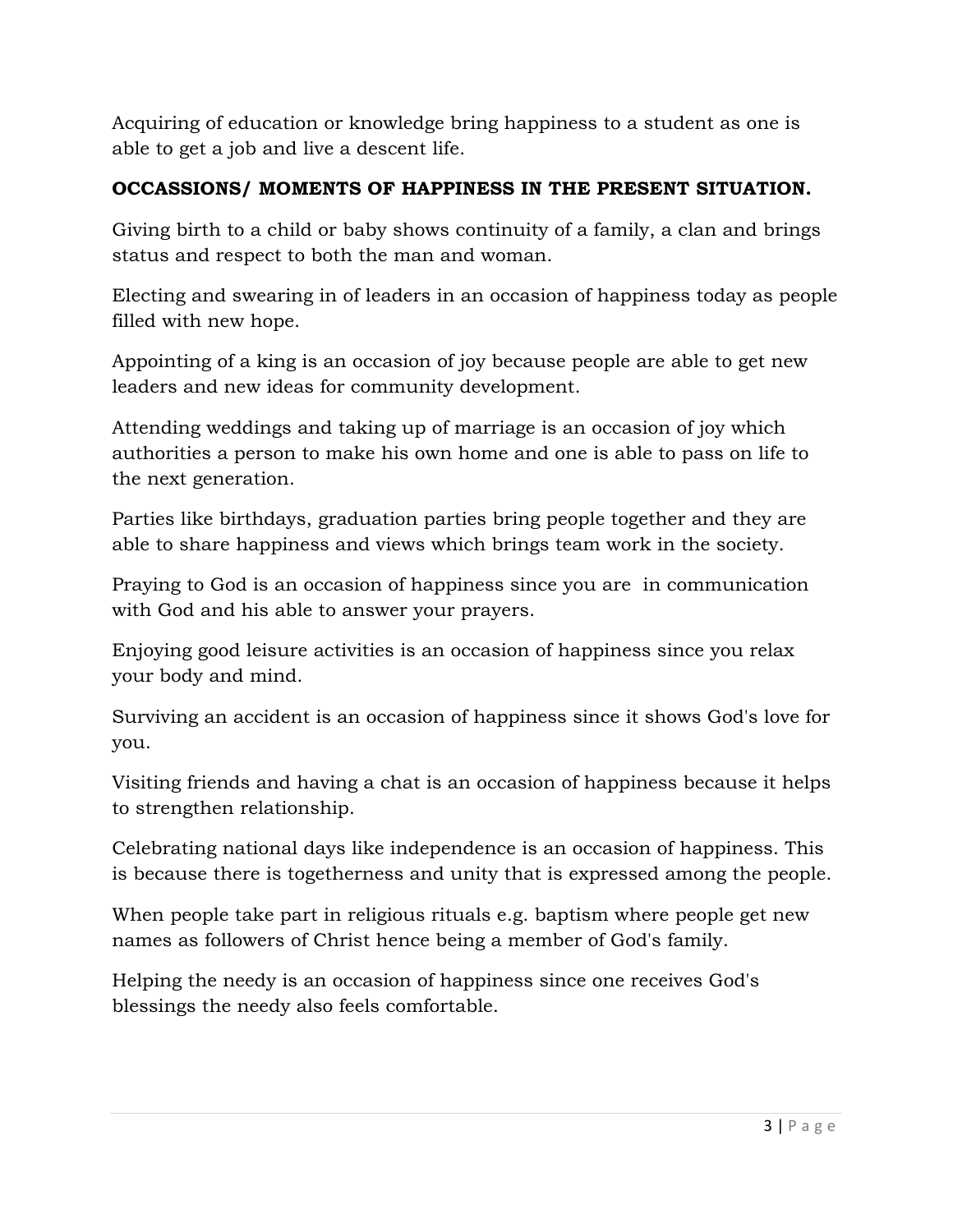### **Sources Of Unhappiness In The Present Situation/In Society Today.**

Barrenness in marriage causes unhappiness because one loses a marriage and respect in society due to lack of children.

Famine brings unhappiness because at times it causes death since people lack food to eat.

Accidents bring misery admit people since they caused death of the loved ones.

Poverty is a source of unhappiness because people are unable to meet their basic needs in life.

Diseases like HIV/AIDS, high blood pressure, cancer cause unhappiness since they are expensive to treat and causes physical pain to a person and a loved one e.g. Ivan Semwanga who died of pressure in South Africa brought pain to his relatives

Death of a believed one since you miss his/her company e.g. Prof Lawrence Mukibi of St. Lawrence schools who died after falling in a bedroom will be missed by his 53 children.

Political instabilities also bring about unhappiness as they cause destruction of property and family breakups.eg the LRA war in northern uganda which led to death of many people.

Natural calamities e.g. landslides lead to unhappiness as they cause displacement of people e.g. landslides in Bududa in Mbale which caused displacement of people in Kiryandongo.

Corruption e.g. emblezzment of funds causes unhappiness as it's an injustice to the people. It deprives people of social services.

Mistreatment of women by men. Women are victims of terrible beatings and are considered inferior and at times end up dying e.g. Katusiime from bushenyi whose limbs and ears were cut off by her husband when she was 7 months pregnant being suspected of cheating.

Laziness causes unhappiness as one is unable to get his /her basic needs of life and suffers a lot.

Failure in class brings unhappiness since it causes frustration to students, parents and relatives.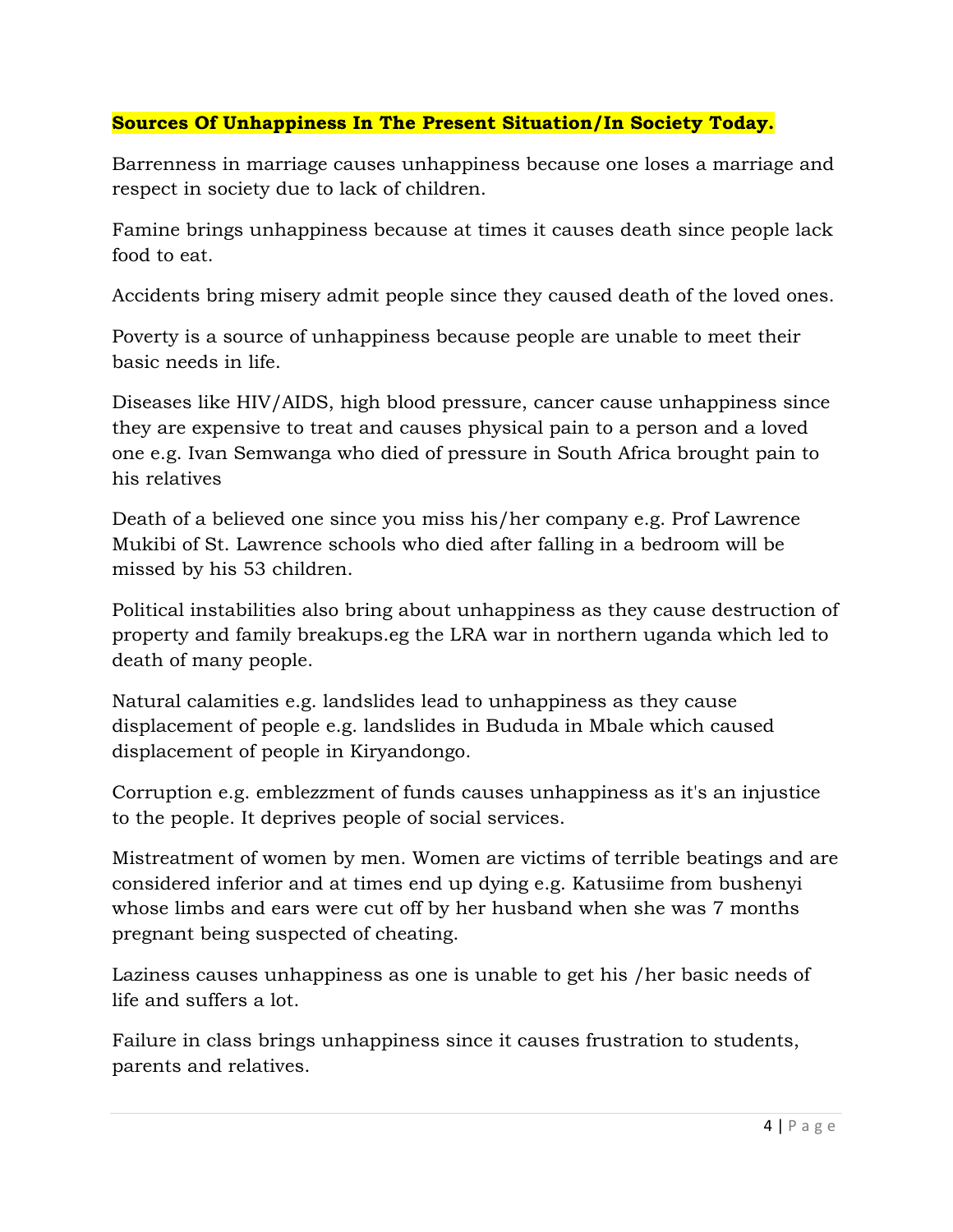Repeating a class brings shame to the student among his/her classmates since they look at the student as being academically weak.

### **Solutions Of Unhappiness.**

Pray to God for intervention because he is the answer to every problem.

Seek guidance and counselling from professional councillors to help you overcome causes of unhappiness and give you solutions.

Develop a spirit of hardwork in order to meet the basic needs of life and fight poverty.

Be faithful and trustworthy in life in order for people to work well with you because they they will become confident of you.

Forgiveness and reconciliation especially to those who have caused misery to you since forgiveness gives peace to a person.

Repenting and confessing of one's sins is a solution of unhappiness because one is able to be good in terms with God and man.

Being open and free with each other is a solution of unhappiness since one associates freely with one another and reconcile with each other in case of any wrong made.

In case of sickness, seek for medical advise for better health.

Read the Bible for God's guidance and encouragement. This will bring peace to your heart and soul.

Help the needy so that they receive basic needs of life and be happy and also receive God's blessings.

### **Happiness In African Traditional Society( ATS).**

#### The following were regarded as sources of happiness in ATS;

One having wealth, lan, cattle and a large homestead made people happy e.g. among the Banyankole when one had a herd of cattle and a lot of food was a happy man since he met his basic needs and received a lot of honour and respect.

A man with many wives from various clans was seen as happy because of respect and honour e.g. among the Basoga, the Kyabazinga had many wives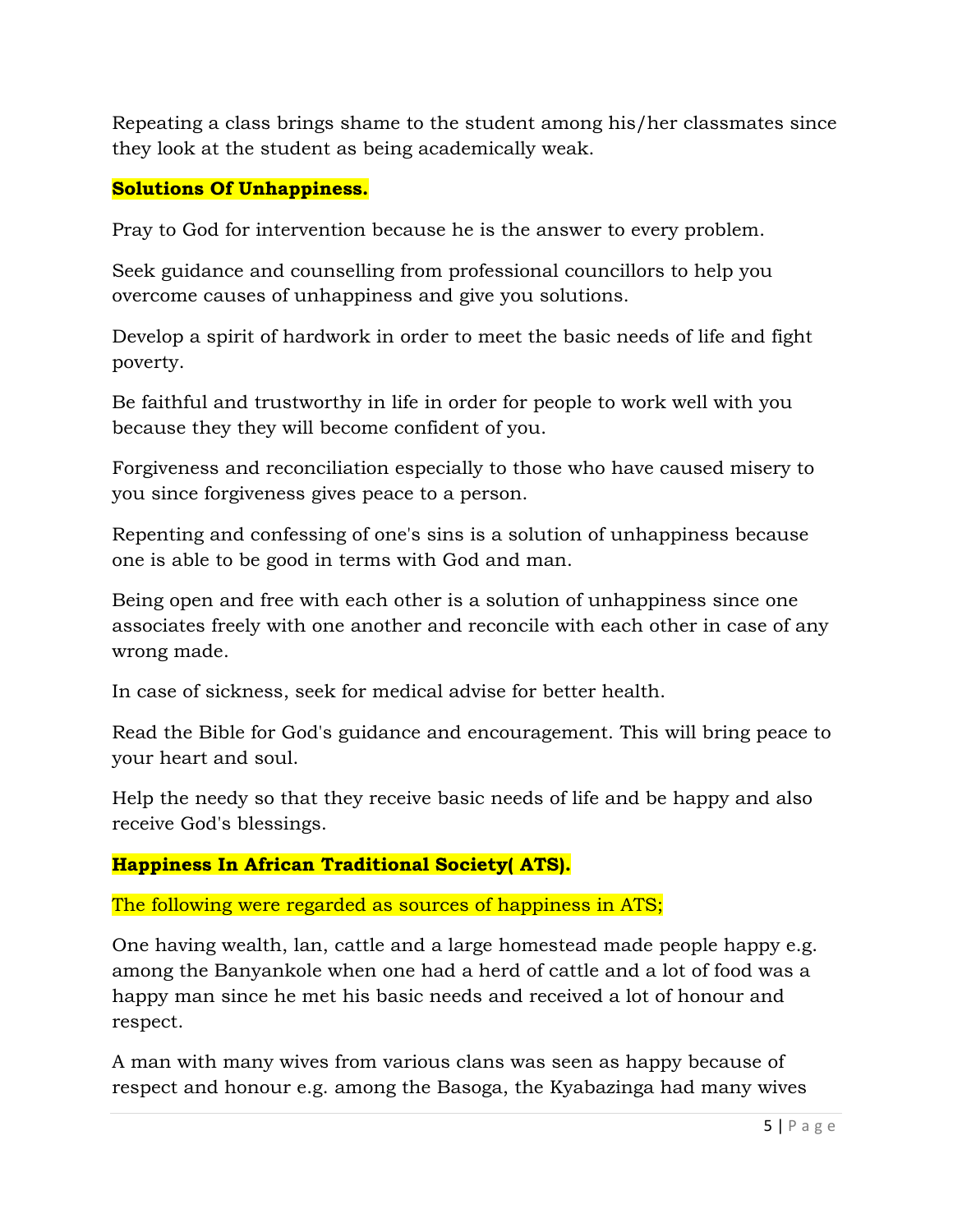from many clans. This brought happiness because there was less conflict in the society.

A family with many children both boys and girls was regarded as happy as children were source of wealth and source of respect.

Paying for bride wealth and receiving bride wealth for your daughters brought happiness to the concerned family e.g. among the Dinkas of South Sudan a girl was taken for over 150 heads of cattle which brought wealth to her family.

Living up to a ripe age ( old age) was a source of happiness and pride because such people were regarded as successful, they were able to see their grandchildren e.g. among the Acholi when an elderly person died, people rejoiced and celebrated because he had seen his great grandchildren.

Carrying out initiation ceremonies like circumcision brought a lot of happiness to the concerned people e.g. among the Bagisu of Eastern Uganda. When a boy was circumcised to be initiated into manhood from childhood it brought a lot of happiness to the family.

Victory over ones enemies during the war was regarded as a source of happiness because it portrayed defeat and conquering.

Having many hardworking members of the family like wives, children and workers brought happiness to the family since it was a source of food.

Being in good terms with the gods brought happiness to the people because they got blessings from them.

Attending social activities like beer partying, wrestling brought happiness to people because they got relieved of stress and were able to socialise.

Performing heroic acts like killing of a fierce animal because it guaranteed against loss of lives and priority.

Offering of sacrifices, thanksgiving to gods and ancestors brought happiness to a society because blessings were expected from god and the spirits.

Living amongst one's relatives in an extended family was a source of happiness because individual members were taken care of by the rest.

Having morally upright children brought happiness to the family members because they received respect from society.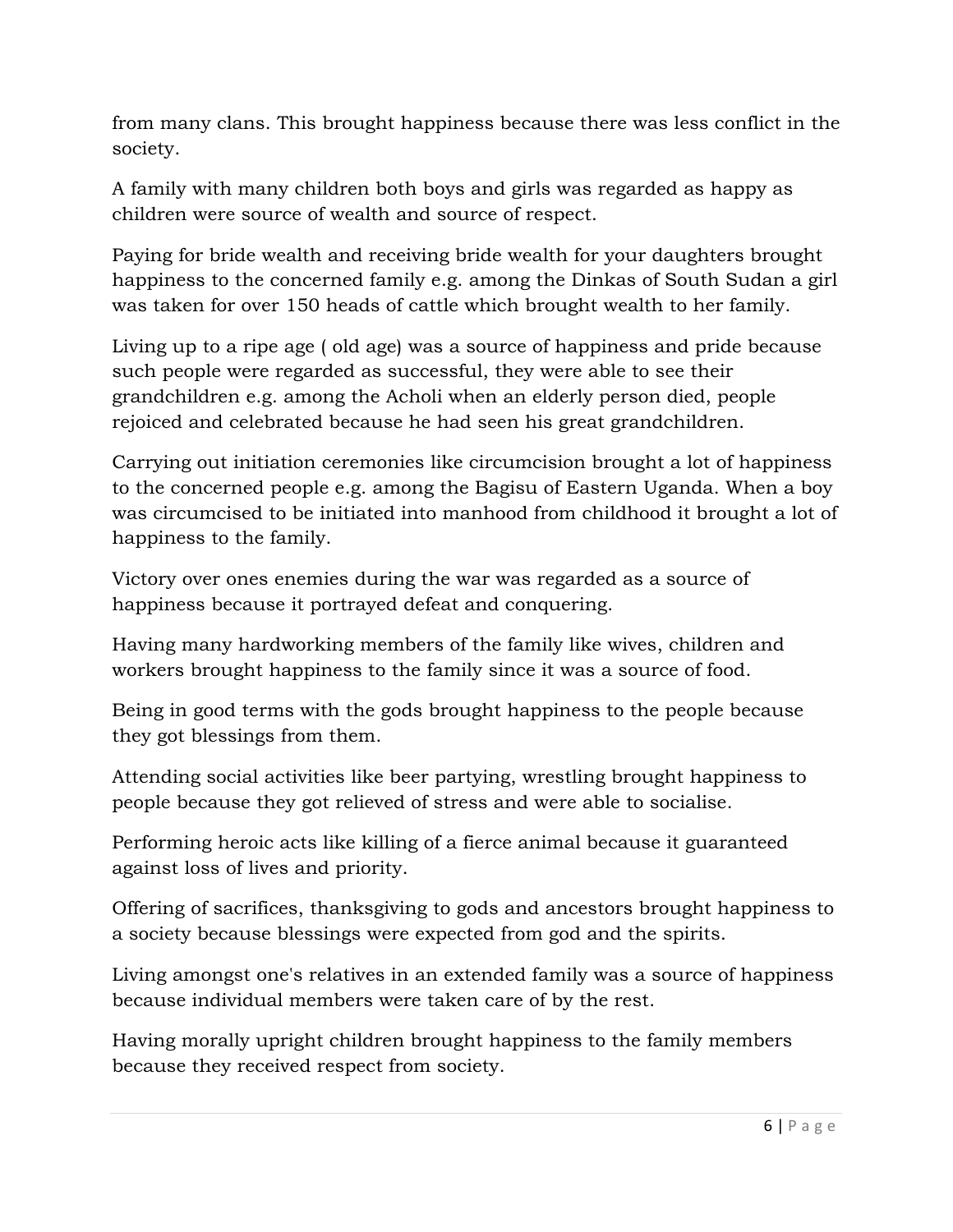### **Moments/Occasions Of Happiness In ATS.**

Prayer to ancestral spirits, was a moment of happiness as they were able to get blessings.

Carrying out introductions and wedding was a moment of happiness this is because the man received a wife and was able to produce children and expand on the clan.

Offering sacrifices to ancestral spirits was a moment of happiness this was because they received gifts from them.

Attending beer parties where people eat, drink and had fun was a moment of happiness.

 Carrying out wrestling where people expressed their emotions and became happy.

Naming of children, this gave them a sense of belonging.

Having leisure time, this helped to relax their minds.

Receiving rewards for hardwork done since it was a form of appreciation.

Giving birth to children. These helped to expand on the clan.

Burial of an old person. This is because they bid farewell to him for the good advise and work done.

Coronation of the king. This is because it gave them a leader.

Victory over their enemies. This is because it brought peace in society.

Carrying out initiation ceremonies e.g. circumcision was a sign of transition from childhood to adulthood.

Harvesting time/ season was an occasion of joy because people were assured of food.

### **Sources Of Unhappiness In ATS.**

Witchcraft and magic destroyed happiness as it caused suffering and death to the people.

 Natural calamities like earthquakes, floods, famine and landslides brought unhappiness to people as it destroyed lives.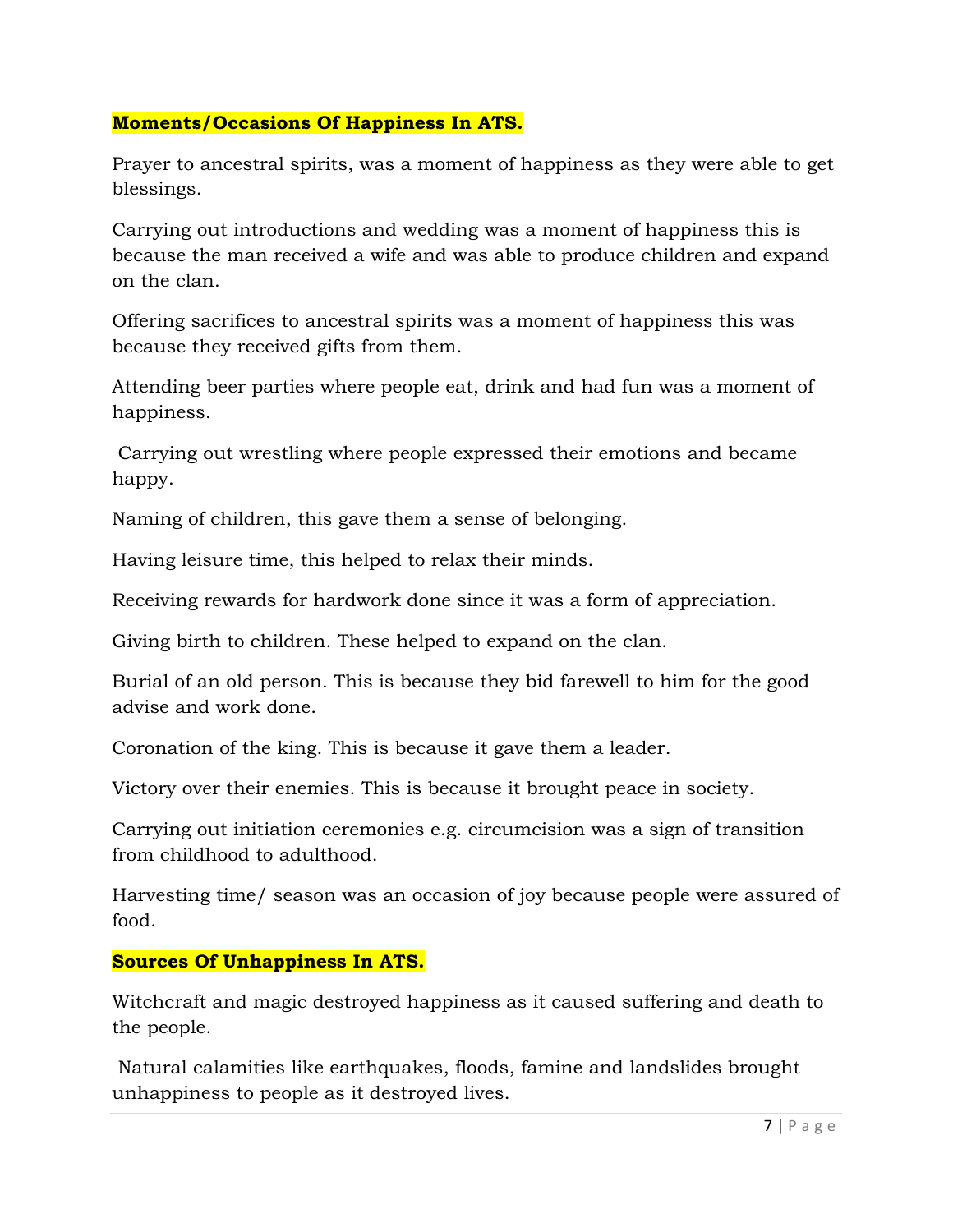Harsh punishment was given to law breakers like sentencing them to death brought misery ad suffering e.g. among the Bakiga of Western Uganda, of a girl got pregnant before marriage, she would be thrown down river Kisizi by the brother to die in order to serve as an example to the rest of other girls.

Diseases like measles, small pox brought unhappiness because they caused death to the children which was misery to their parents.

Mistreatment of the poor, the sick, disabled and those with contagious diseases where kept away, it was a form of discrimination leading to isolation hence un happiness.

Slavery brought unhappiness because people were separated from their families and relatives which led to broken homes and they were oppressed by the strong.

Death of the dear ones brought unhappiness to many Africans since they missed their company, care and support.

Failure to produce children in marriage. This is because of the belief that the ancestral spirits would have cursed the couple.

Bad relationship between man and god brought unhappiness since it brought about disharmony in society. And it also brought about curses.

Lacking material possession such as land was a source of unhappiness as it was seen as a source of poverty and suffering.

Defeat in wars brought unhappiness because such communities were raided of the valuables e.g. the daughters, wives and cattle.

# **ASSIGNMENT**

Qn: How is Christian understanding of happiness different from that of ATS?

# **Happiness In Church History**.

# Early Church

Receiving the holy spirit and his gifts brought happiness to the people e.g. the holy spirit came upon the apostles when they were in the upper room praying they begun to speak in tongues and were happy.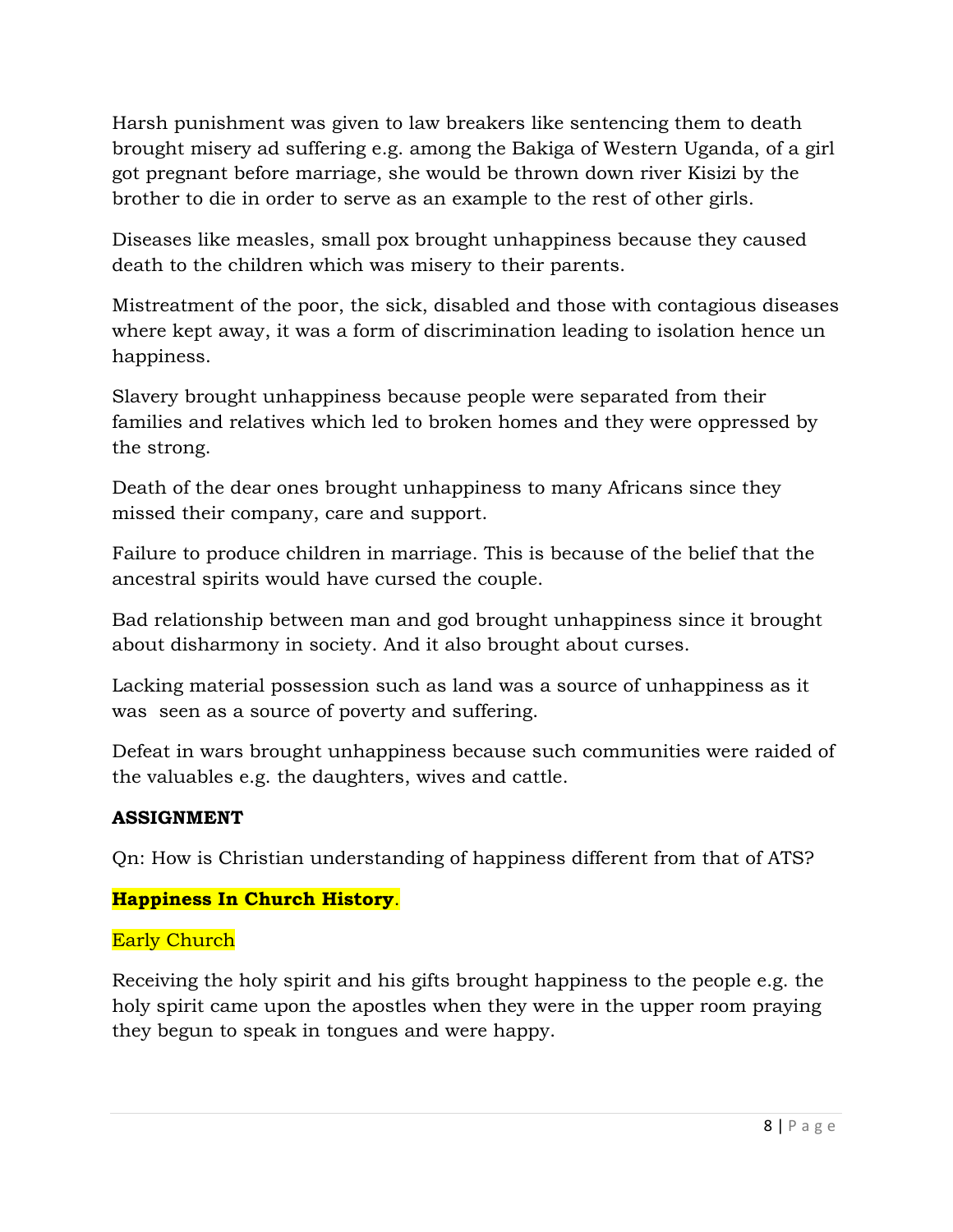Preaching the word of God brought happiness to the early Christians e.g. St. Paul preached the gospel to the Galatians and many were converted to Christianity.

The belief in Jesus' resurrection was a source of everlasting happiness because it was strength to their own resurrection.

The early Christians found happiness when they baptised new members in large numbers to make them enter into God's family e.g. Peter baptised 3,000 people in Samaria.

Repenting of sins, forgiving others and reconciling with those who had wronged them which enabled to receive forgiveness from God and also to receive peace.

Through performing miracles which signified God's glory e.g. healing the lame and the sick e.g. Peter and John healed a lame man who seats at the gate of the beautiful temple.

Carrying out charity to the needy which gave them hope and comfort e.g. Lydia sewed linen clothes and gave them to the poor and widow which brought peace into their lives.

Establishing of new churches where new converts prayed from e.g. St. Paul established new churches in Corinth where people prayed from which strengthened their faith.

Fellowshipping and bible study which helped them to share the word of God, comfort and pray for one another.

Carrying out missionary journeys to spread the gospel to people which made them convert to Christianity.

Persecution and martyrdom of Christians brought happiness to the people because it was Christ's seek e.g. St. Stephen who was stoned to death because of preaching the gospel and instead surrendered his spirit to God.

Carrying out the Eucharist brought happiness because they were remembering the body and blood of Christ and how Jesus died for their sins.

Writing epistles and letters to friends brought happiness it was a way of sharing Gods word e.g. St. Paul wrote letters to the people of Ephesus which encouraged them to stay stronger in their faith.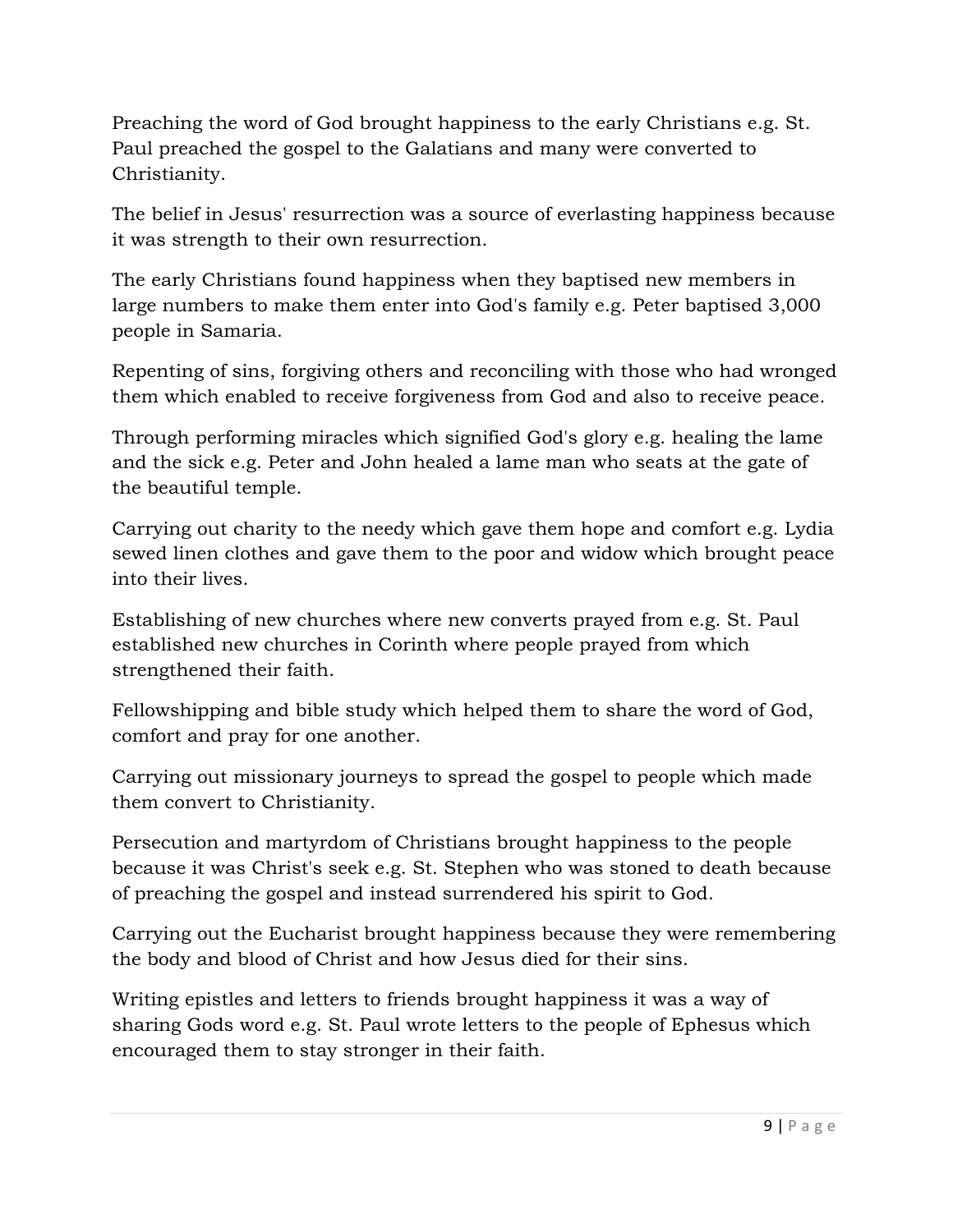### Middle Ages And After.

Christians in the middle ages got happiness by composing hymns, singing and listening to Christian music e.g. St. Ambrose composed most of the hymns which are now being sung up to date.

Watching slaves and animals, animals and animals and prisoners and prisoners fight was happiness, they were happy to see an angry lion grab a man and kill him.

Providing food stuffs to the poor, welcoming strangers and traders was a source of happiness because it caused them to live a life of comfort.

Carrying out church marriages brought happiness since it led to continuity of the human race thru production of kids.

Decorating and clearing around church structures brought happiness because it attracted many people for prayers.

Equipping of christians with skills e.g. the monks and nuns equipped Christians with carpentry skills which enabled them earn a living.

 Giving scholarships to children to study in higher institutions which helped them to acquire education and eradicate illiteracy e.g. the missionaries gave scholarships to the sons of kings to go and study abroad so as to get knowledge about leadership skills

Translating scriptures to the local languages enabled the Africans to read and understand the word of God e.g. Ludwig Krapf translated the Bible to Swahili.

Stopping bad African practices e.g. killing of twins,women circumcision brought happiness which brought curses to the people and also reduced sexual satisfaction of the woman.

Establishing schools,health centers etc which improved on the health of people and eradicated illiteracy amongst the people e.g. the missionaries constructed NGO which helped to educate many boys.

Stopping slavery and slave trade which imposed a lot of suffering and misery to people e.g. doctor David Livingstone fought against slave trade.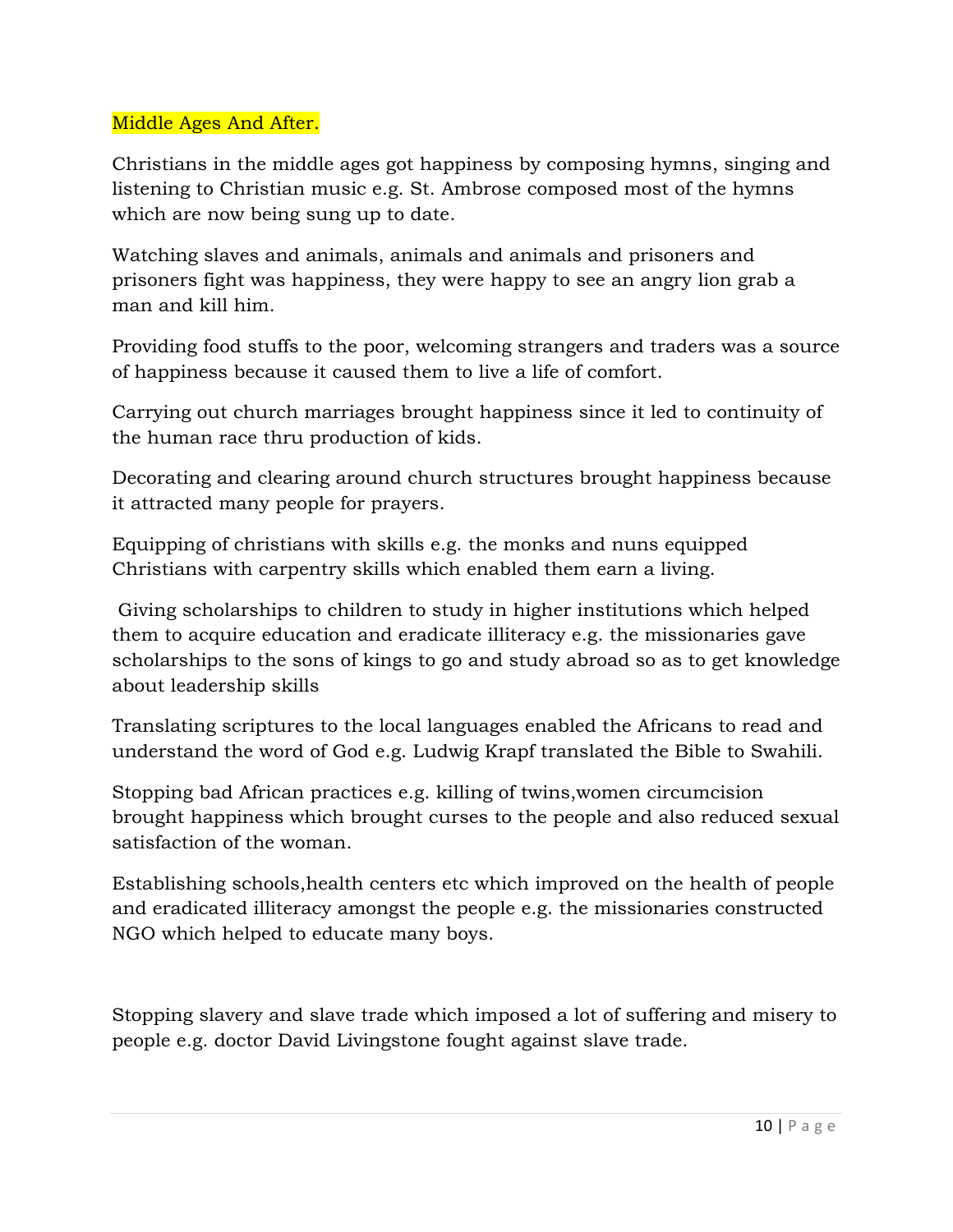Engaging in childish competitions like eating competitions, crying, laughing competitions et.c. which was fun to them and releaved stress from them.

# **Sources Of Happiness Of The Monks And Nuns.**

The nuns and monks achieved happiness by doing away with wordly pleasures such as sexual intercourse and instead they followed Jesus Christ and his teachings.

The monks and nuns found happiness through engaging in productive work such as agriculture. They cultivated crops and distributed the outputs to the needy.

The monks and nuns found happiness by attending fellowship where they shared the word of God and encouraged one another in the word.

The nuns and monks found happiness in reading scriptures which was very important in keeping their faith strong.

The nuns and monksfound happiness when they participated in the holy sacraments like baptising the new converts and pertaking of the Lord's supper hence being part of God's family and remembering Jesus' death.

The monks and nuns found happiness in helping the needy e.g. the widows and the orphans. This is because it reduced in their level of suffering and also followed the example of Christ.

The monks and nun found happiness when they preached the gospel and converted many people to Christianity.

The monks and nuns found happiness in providing educational services e.g. the built schools which helped to impact knowledge and skills to the people.

The monks and nuns found happiness when they built health centres where they treated people who were suffering from various diseases hence improving on their health.

The nuns and monks found happiness in being prayerful and also fasting e.g. they had 9 services a day which helped to draw close to God.

The nuns and monks were happy when they gave hospitality to a stranger in the desert. Tjhey welcomed them, gave accommodation for a night and catered for their needs. (food).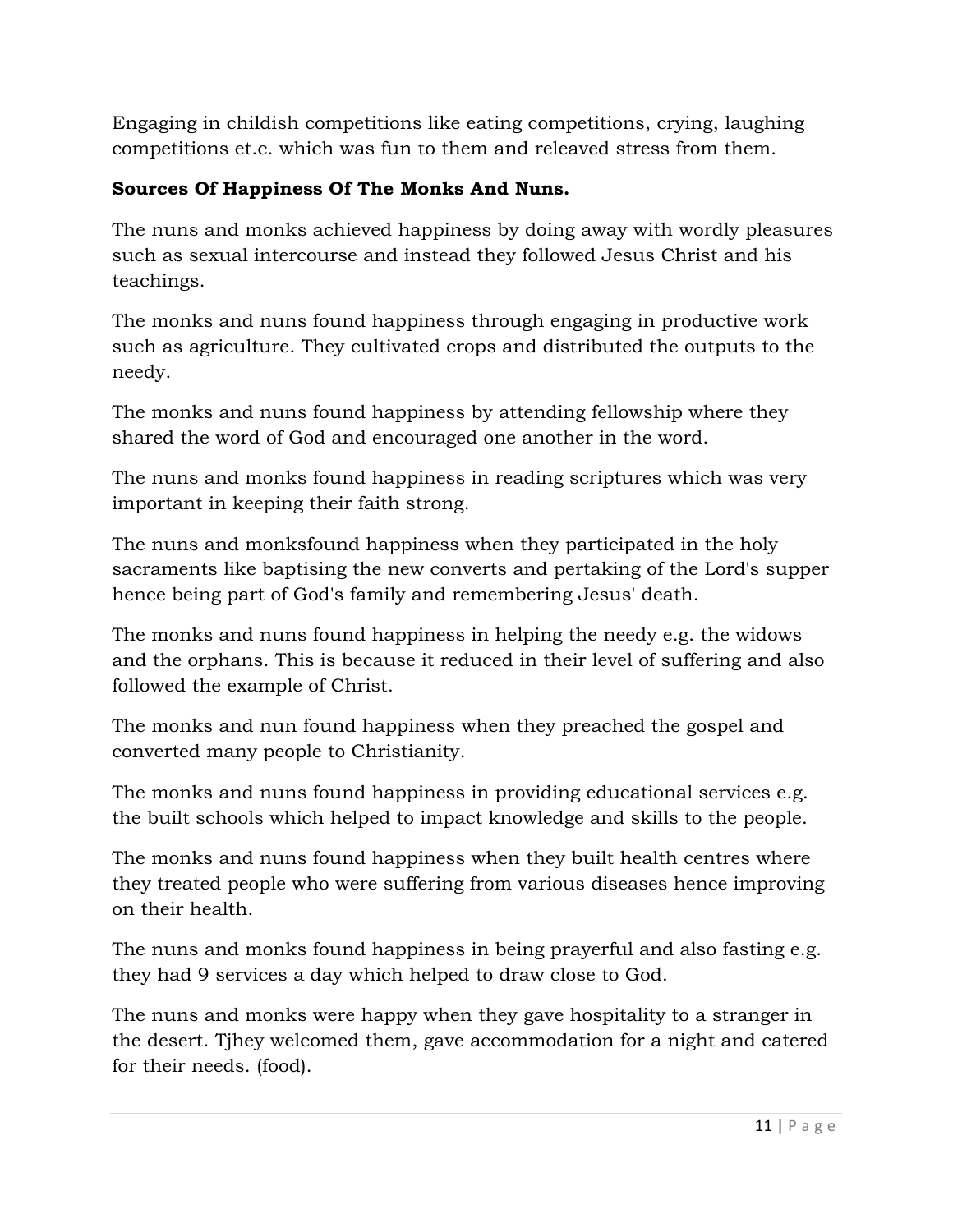The monks found happiness when they carried out trade with other people in the desert where they sold their products especially food stuffs and they got money which they used to support their work and the needy.

The monks and nuns found happiness through celebrating important religious days e.g. Pentecost day which reminded them about the day when the holy spirit descended upon the disciples who were praying in the upper room, which led to growth of Christianity and Christian faith.

# **Sources Of Happiness To The Uganda Martyrs.**

The Uganda martyrs were happy when they carried out missionary journeys by moving from their home areas to other places to preach the gospel e.g. Matia Mulumba moved from Mityana to Mengo where he preached the word of God to people.

The uganda martyrs were happy when they lived a life of prayer. This enabled them to get strength from God and also helped them and also helped them to endure persecution.

The uganda martyrs were happy when they where being persecuted i.e they suffered persecution under the political authority under Kabaka Mwanga of Buganda for refusing to denounce their faith.

The uganda martyrs were happy when they lived a life of self denial i.e fasting and sharing the little they had and living in their lives to be burnt.

The uganda martyrs were happy when they preached the gospel and converted many people to Christianity e.g. Charles Lwanga preached to Kizito Omuto and he converted into Christianity.

The uganda martyrs were happy when they accepted the gospel of salvation of Jesus Christ and followed His teachings and commandments.

The uganda martyrs were happy when they carried out charitable work i.e when they helped the elderly widows in the community since it helped them to live a comfortable life.

The uganda martyrs were happy when they carried out Bible study they learnt more about God's word and grew stronger in faith.

The Uganda martyrs attended fellowship meetings which made them happy since they comforted one another.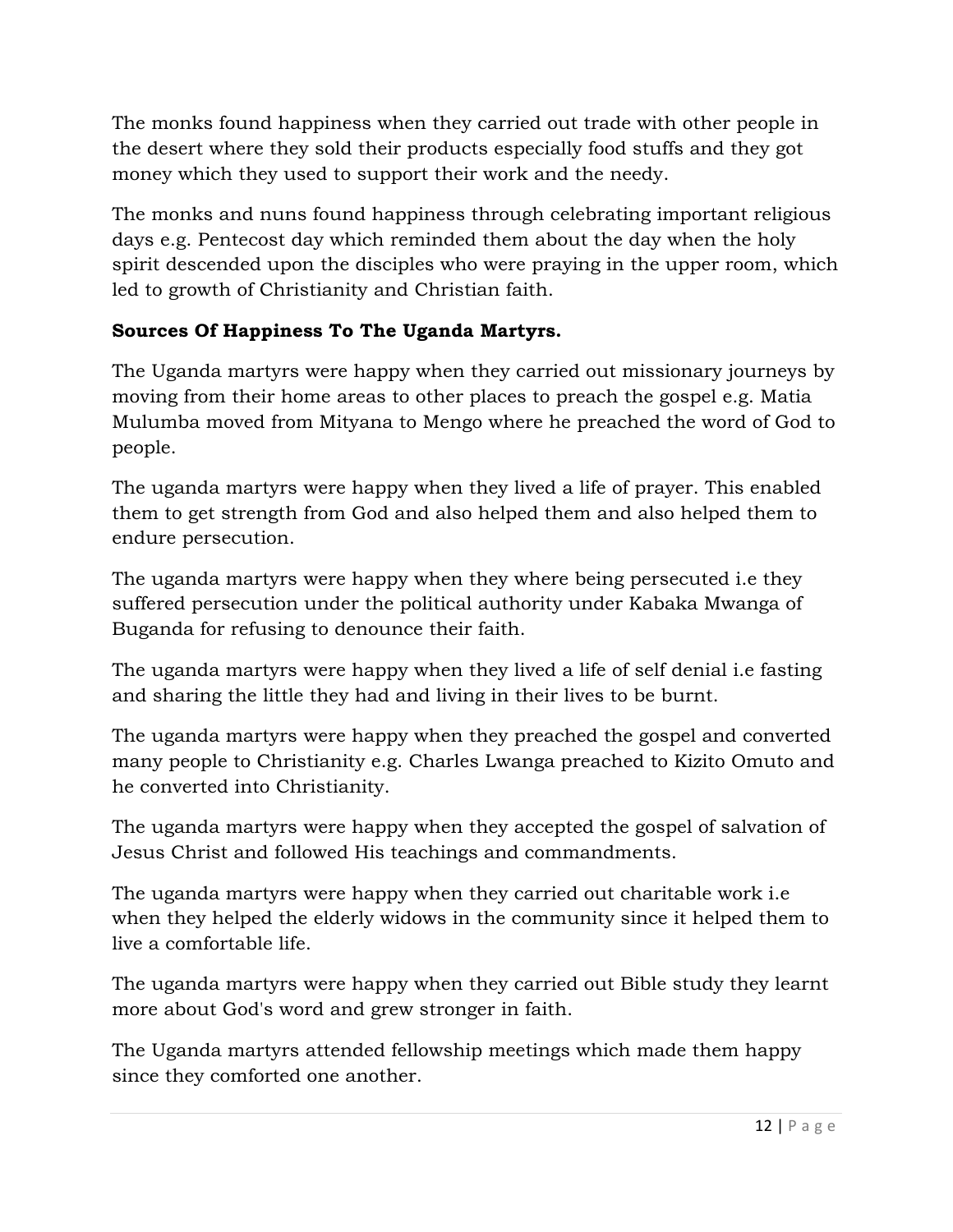The uganda martyrs were happy when they carried out baptism of new converts and they joined the family of God e.g. Charles Lwanga baptised Kizito Omuto.

### **Bishop Cyprian Of Carthage.**

1.He was born 2000 AD in North Africa of pagan parents.

2.He was a bishop of Carthage in North Africa. He didn't experience suffering in his life but found happiness in the following ways;

He was happy when he got converted to Christianity because this was the beginning of understanding the gospel truth that later inspired him to be a bishop.

He felt happy on the day of baptism. This was after knowing that he had joined the family of God.

He felt happiness through repentance of his sins which made him unite with God since his sins were forgiven.

Having numerous believers made him so happy. He thought that was some thing impossible because of his sinful background.

He was happy when he was filled with the Holy Spirit. This gave him courage to do his work even in times if difficulty.

He experienced happiness in healing the sick. He organised a program of medical relief and nursing to treat the sick during the severe plague.

He read the Bible ( scriptures) and this gave him a lot of happiness because it was important in keeping him strong in faith.

He preached the good news of salvation to many of his followers which made him happy since they had converted to Christianity and left their pagan way of life.

### **Ignatius Of Antioch.**

He was born in Syria around 50 AD.

He was the 1st Christian slave but he did his slavery work with a lot of joy because he was a believer in Christ.

He found more joy when he was ordained as bishop of Antioch in Syria.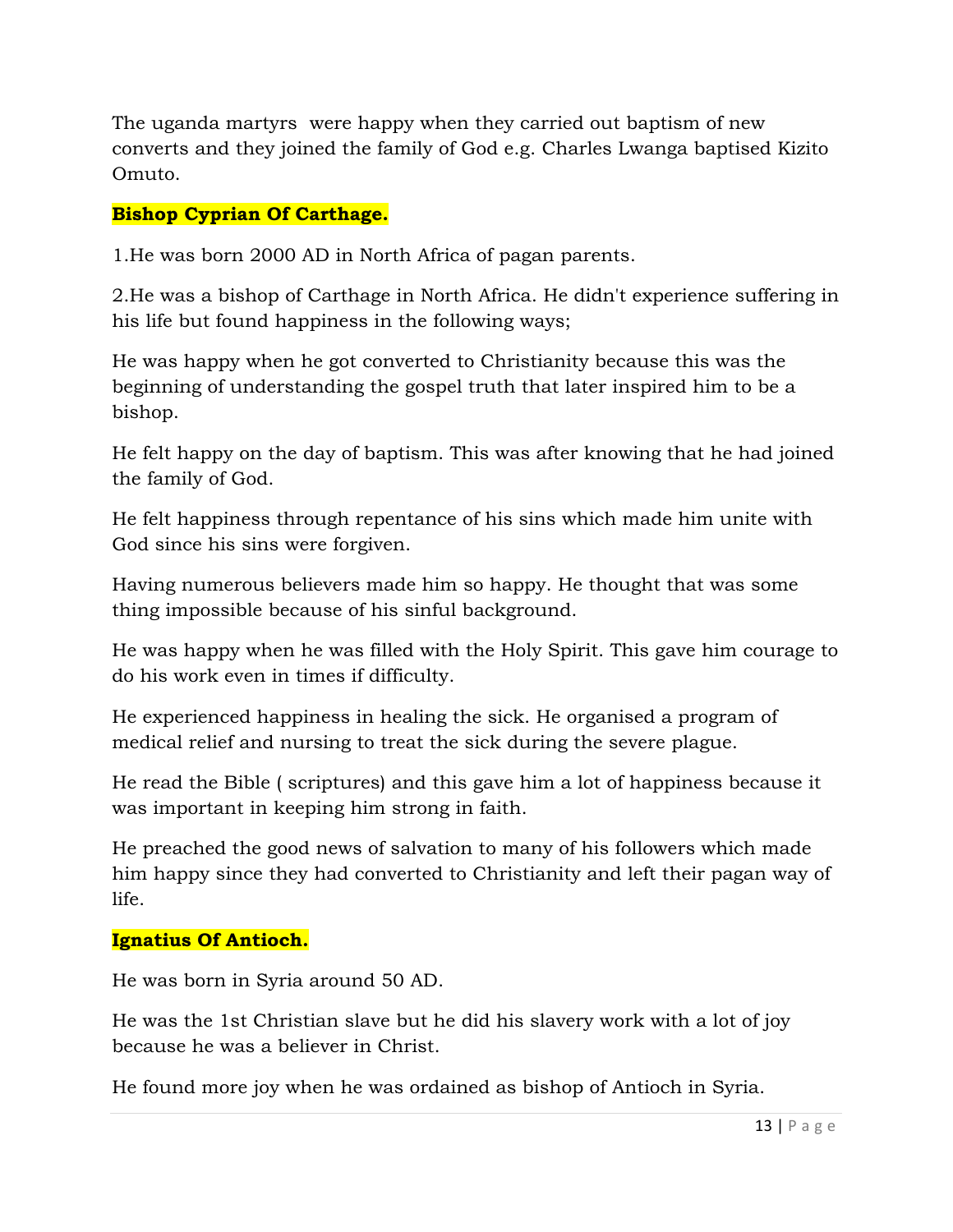He remained happy when he was in prison for his belief in Christ.

He was joyful when writing thanksgiving letter to the Christians who were visiting.

He used to sing songs of praises while he was in his slavery.

He endured alot of suffering for Christ with alot of Joy. He knew that he would be rewarded in heaven.

He was happy when be attained freedom from spiritual slavery (slavery of sins) through repentance.

He was joyful when being murdered by a gang of brutal soldiers for the sake of believing in Christ.

### **St. Augustine Of Hippo Regious.**

Born 354 AD in North Africa. His mother was a christian called Monica but Augustine was a non Christian. He found happiness in the following ways;

He found happiness when he became converted to as a Christian. He confessed that " Our heart is restless until it rests in you".

He studied pagan literature but his new life as a Christian made him happy.

In his new life, he experienced a new depth of happiness that is why he travelled to many countries searching for the truth and good creatures.

He gained happiness in sharing the word of God with others and converting them to Christianity.

He was ever happy to listen to songs composed by St. Ambrose which helped people to come back to the true worship of God.

He endured suffering and persecution in life because he believed that he will get a better life in heaven.

He composed prayers and tried to draw people closer to God and this made him to he very happy.

### **Limitations To Happiness Of Christians In Church History.**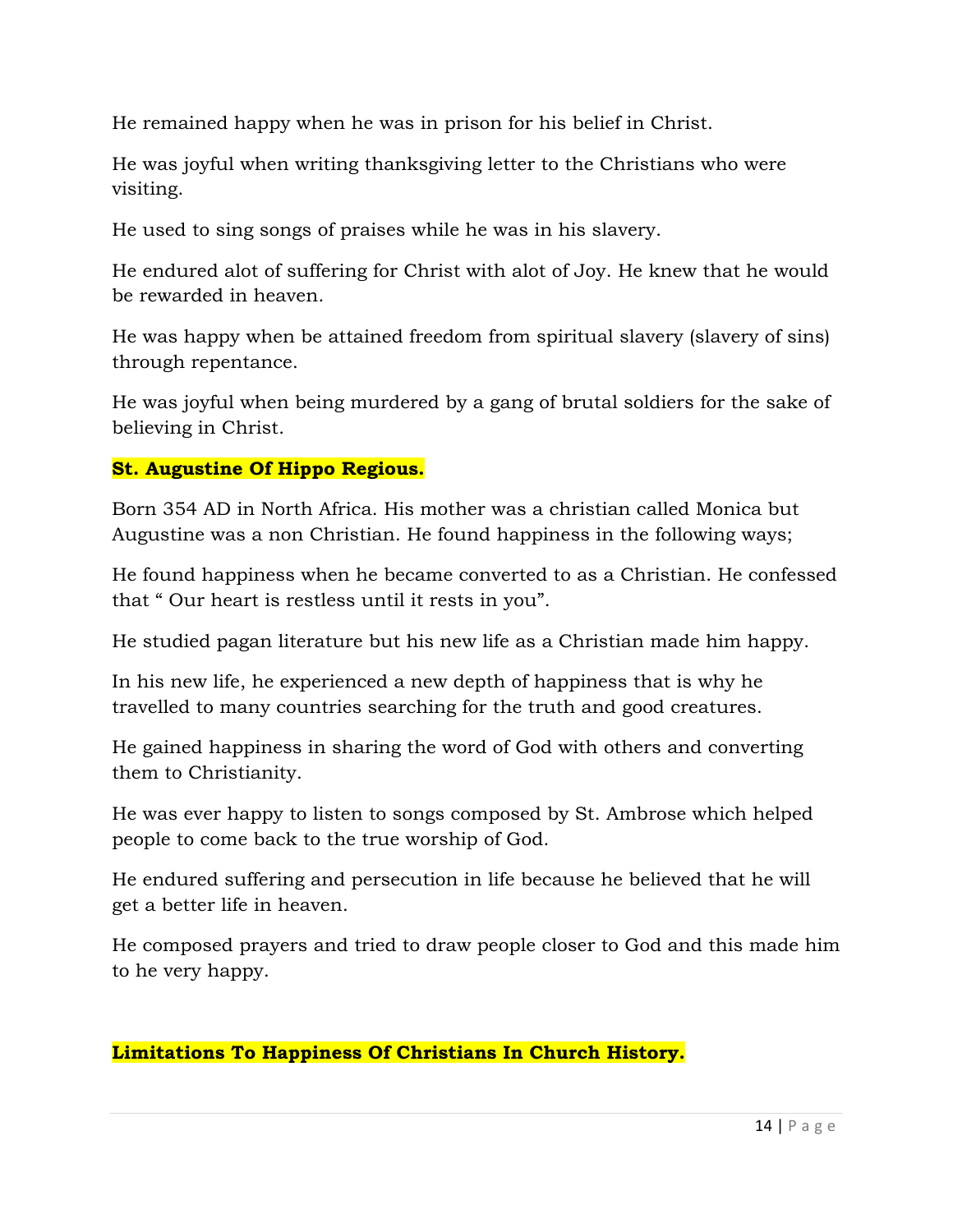Martyrdom and persecution which denied them life especially the disciples e.g. Stephen was stoned to death under the instruction of Saul. This discouraged the disciples.

Inadequate resources/funds leading to poverty which made it difficult from them to carryout their work e.g. missionaries who run short of food and medicine and some died.

Harsh government authority e.g. the Roman authority ( government ) which made it difficult for the disciples to preach the gospel of Christ.

There was language barrier where by missionaries found it difficult to communicate to the local people due to differences in origin.

They were moving long distances since they didn't have good transport. This made them tired and inefficient.

They kept away from their families which caused loneliness to their wives, husbands and children.

There was high level of illiteracy among the people where by they failed to read and understand the word of God.

Some Christians painfully abandon their wives like the Uganda martyrs. Some were polygamous which led to broken families.

There were hostile tribes like Nandi and karamojongs who were not ready to listen to the word of God and host strangers in their lands where by they instead killed them.

The suffering and death of Christ. The Christians were briefed about the news of Christ's death and suffering since he was their master.

There was hostile climate which made it hard for them to carryout their missionary work.

There was rivalry from other religions like Islam and ATR which made their transmittion of Christianity difficult.

Examples Of People Who Experienced Happiness Despite Of Suffering (Adversity).

Early Christians renounced worldly pressurers like wealth, marriage etc. in order to share friendship with God and fellow men.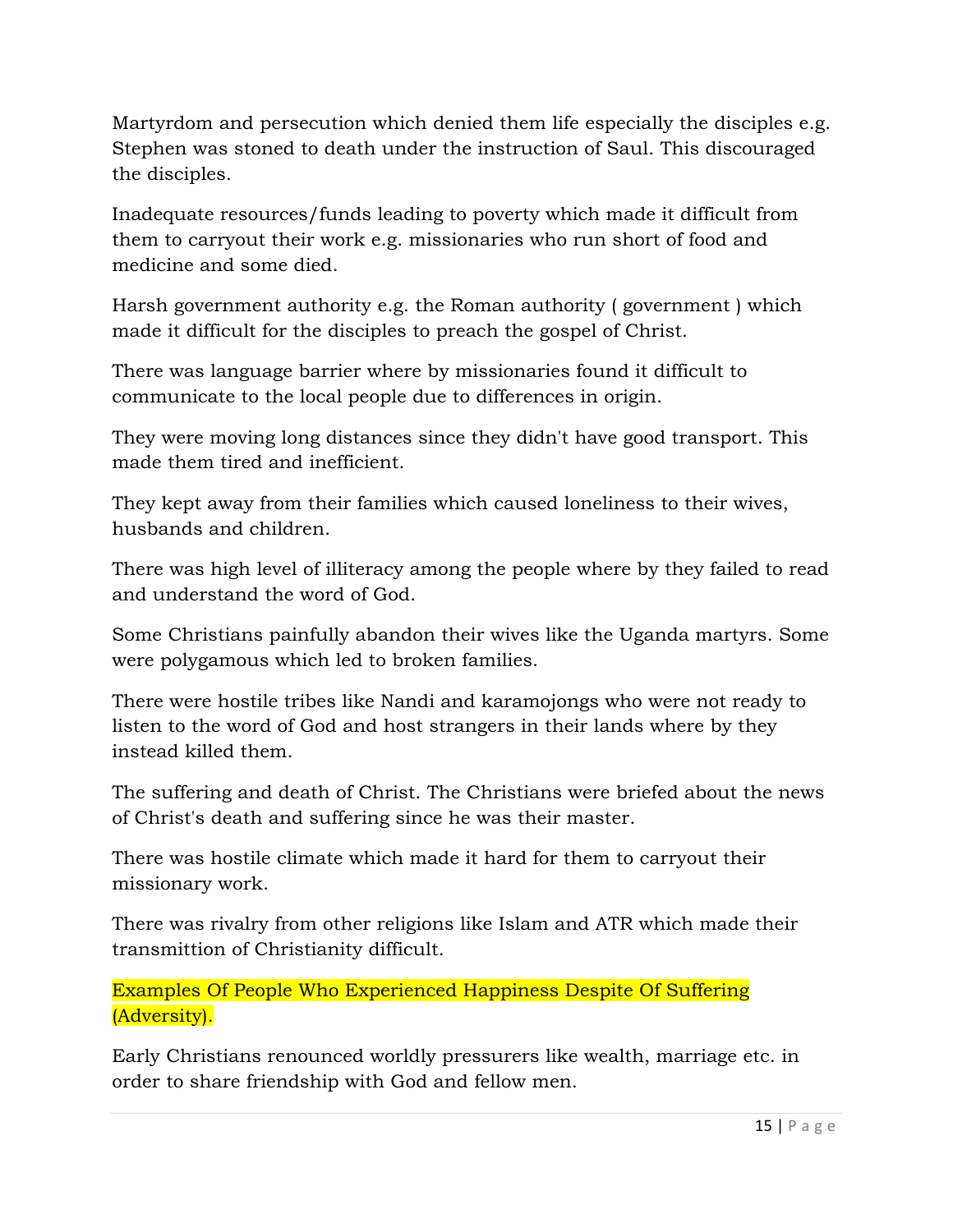Monks and nuns looked for happiness in the desert living in monasteries, living a celibate life, poverty instead of celebrations and joyful occasions.

St. Stephen the first martyr happily accepted to be stoned to death for the seek of the gospel e.g. he said, " I see heaven opening and the son of man standing at the right hand side."

St. Francis of Assisi sold all his property, gave every thing to the poor and need. He embraced the vow of poverty and remained happy.

The Uganda martyrs both Anglicans and Catholics were all tortured to death both remained firm and even rejoiced in their suffering by singing songs of praise when being burnt.

St. Cyprian even when he was accused for having caused a plague which killed many people, he happily looked after the sick until he was killed by a gang of brutal soldiers.

The apostles in the apostolic age lived under hardships and hostility from political authority but they happily spread the gospel of Christ to others.

The 1st Christians suffered from slavery persecution and torture but they all did this with joy and courage.

Ignatius who was once a slave but later became a bishop of Syria died as a martyr in 115AD and he was happy because he was going to heaven.

Felicity and Perpetur were 2 young women from Africa who were martyred shortly after becoming Christians. They died joyfully and courageously.

Mr. Gathenji and his wife were severely tortured after becoming Christians and Mr. Gathenji died but Christians sung praises to God, " tukutendereza yesu" on his burial.

# **What Can The Church Do Help Its Members Attain Happiness.**

The Church can set up employment projects and employs people or its members. This can help them earn some income and improve on their standard of living.

The church can offer daily prayers for those who are suffering so as to gain happiness which their problems will be solved by God.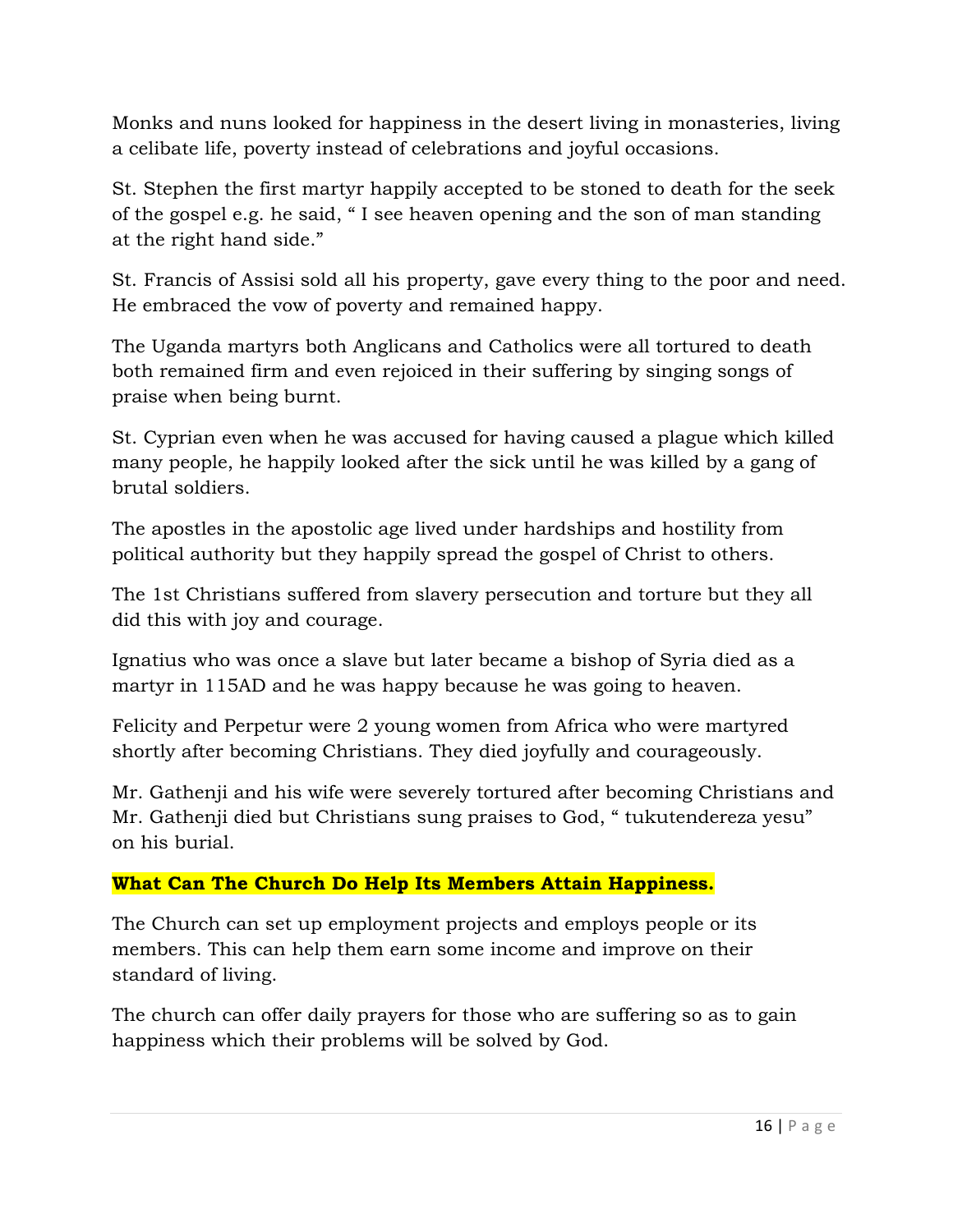The Church can provide basic needs of life to the needy which enables them survive and live happily e.g. the Anglican church established Sanyu Babies Home which looks after abandoned children and grow up and live happily.

The church can promote forgiveness amongst its members whenever they wrong each other. This can help them to live in peace and harmony with each other.

The church can help its members through guidance and counselling to understand that problems are part of life and that even people in the Bible who had problems overcame them e.g. Job suffered but God saw him through and gave him twice as much as he had. ( Job 42:7).

The church can teach Christians to rely more on the Bible for real happiness through Bible study e.g. the promises in the Bible make us happy like we shall have life after death.

The church can preach love for both enemies and friends to its members. This eliminates bad behaviours like adultery from their midst which enables married people to live in love.

The church leaders can serve as an example to bring about peace among themselves and Christians e.g. they can learn to share their property with the needy e.g. watoto.

The church can carryout other guidance and counselling to members with problems in order for them to attain peace.

The church can organise events which unite people and which in the end bring about happiness e.g. having a party of graduation, weddings, anniversaries where people eat and drink and have fun.

The church can teach the beatitudes to its members e.g. happy are the spiritually poor for the kingdom of God is theirs. (Matthew 5:ff).

The church can give its members sacraments to encourage them on their pilgrimage to the city of God e.g. holy communion, baptism, anointing of the sick. This can encourage them to draw closer to God, receive healing and become members of the family of God.

Happiness In The Old Testament.( Old Testament's Teaching About Happiness).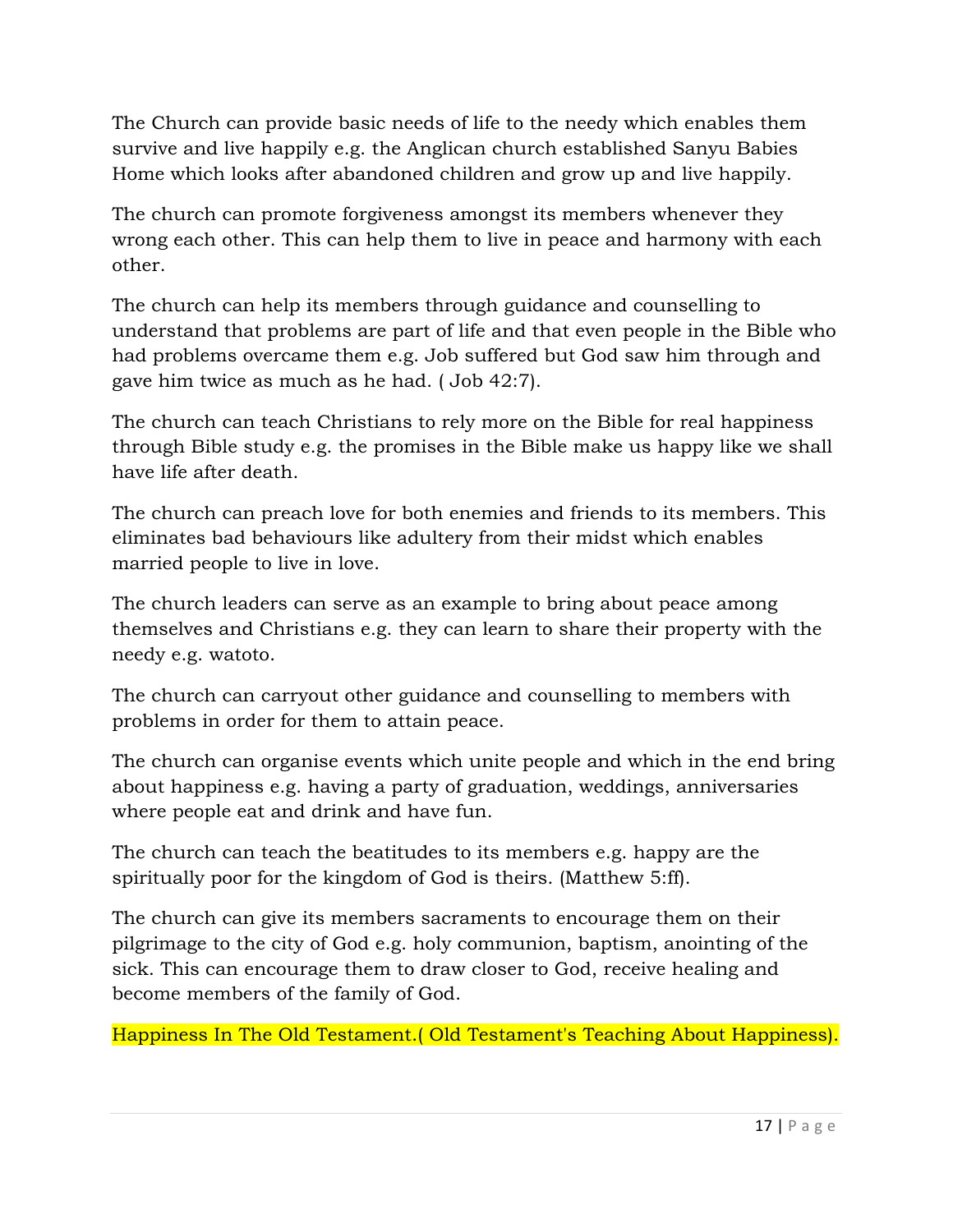It teaches that good work brings happiness as one gets pleased with his work e.g. God was happy when he completed his work of creation on the 6th day and everything was good. (Genesi1:31).

It teaches that child bearing brings happiness to the people as one overcomes the curse of barrenness e.g. Hanna was happy when God gave a son called Samuel and she overcame bareness( Samuel 2:19-28).

It teaches that companionship especially of a wife brings happiness e.g. Adam was happy when God gave him Eve because he had got company. ( Genesis 2:21-23).

It teaches that being freed from slavery, suffering and death brings happiness e.g. the Israelites were happy when they came out of Egypt where they had been enslaved for 430 yrs because they were going to enjoy freedom. (Exodus  $14$ :).

It teaches that defeating enemies especially those who attacked the Israelites e.g. when David killed Goliath in the battle it brought happiness to the Israelites because they overcame fear. (Samuel 17:41-54).

It teaches that being faithful to the Mosaic law as well as following the 10 commandments brings happiness and a better working relationship with God and fellow men.

It teaches that being obedient to God brings happiness as it creates a good relationship with God e.g. Abraham was told by God to leave his native land Haran and go to the promised land of Canaan and he obeyed. (Genesis 12:1-9).

It teaches that freedom from suffering and disease brings happiness e.g. Job when he regained his lost property and got healed from a strange disease because he gained his status.( Job 42:7-16).

It teaches that defeat of false prophets brings happiness e.g Prophet Elijah defeated 450 prophets of Baal which brought happiness because they were to worship the Almighty God only.

It teaches that completing and dedicating of the temple of God by kings brings happiness to God since they had where to worship e.g. King Solomon slaughtered 22000 cattle,12000 sheep and goats for people to celebrate.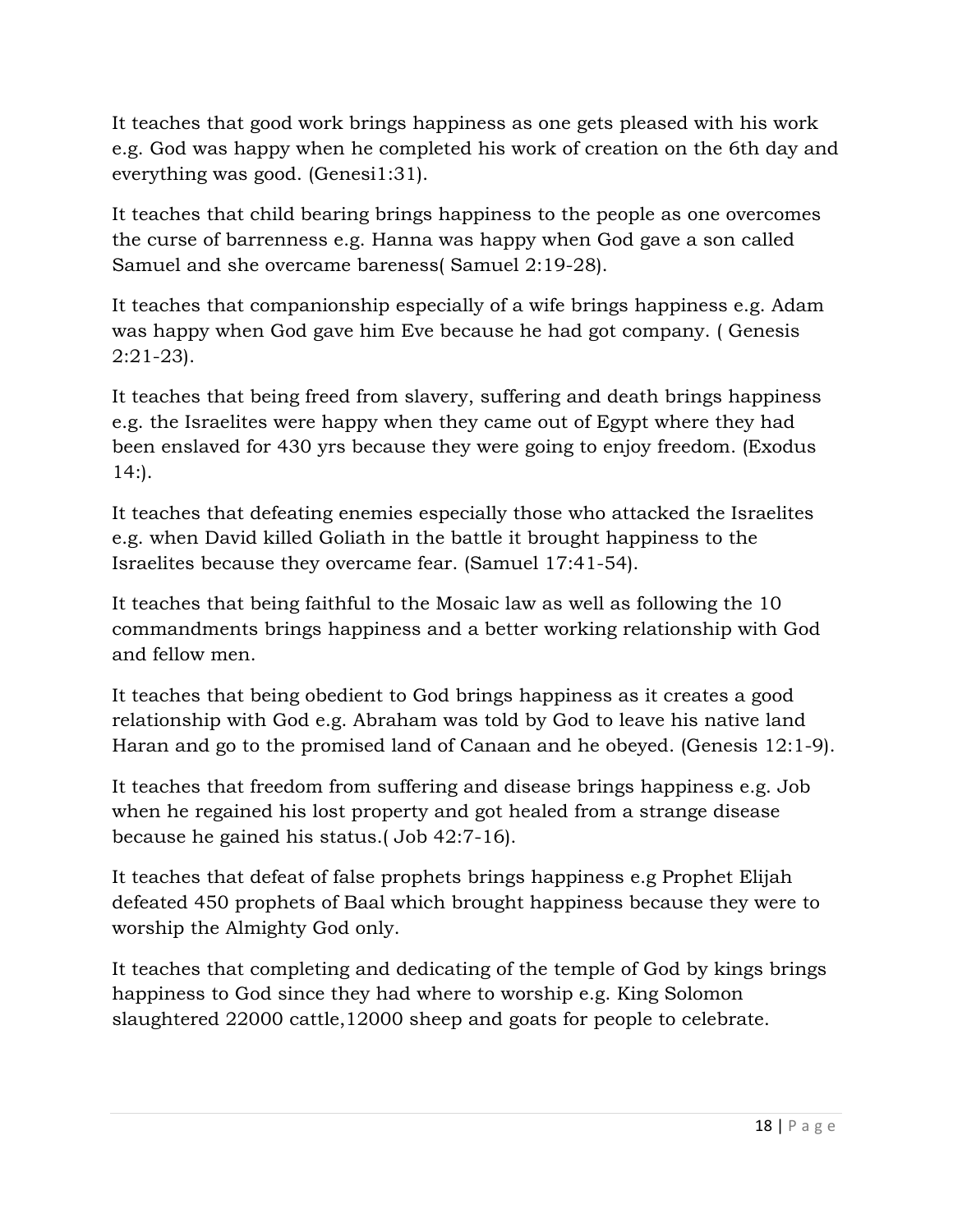It teaches that the return of ark of the covenant brought happiness to the Israelites e.g. king David danced beyond his status of being a king because God's presence was with him in Israel. (2nd Samuel 6:1-28).

### **Assignment**

QN:1. What were the sources of happiness to the Israelites?

Qn:2. What were the moments of happiness to the Israelites?

### **Sources Of Happiness To The Israelites.**

The sources of happiness to the Israelites was child bearing which meant that one was blessed e.g. the Israelites were happy when they born children.

The sources of happiness to the Israelites was being freed from slavery e.g. the Israelites were happy when they were freed from the long period of slavery for 4oo yrs.

The sources of happiness to the Israelites was defeating enemies especially those who attacked them e.g. when David killed Goliath in the battle, it brought happiness to the Israelites because they overcame fear.

The sources of happiness to the Israelites was being faithful to the Mosaic law as well as following the 10 commandments.

The source of happiness to the Israelites was being saved from death by God e.g. the Israelites were happy when God helped them to cross the red sea.

The source of happiness to the Israelites was being saved from famine e.g. the Israelites were happy when God provided them with manna when they were in the desert.

The source of happiness to the Israelites was being forgiven of their sins e.g. the Israelites were happy when they were forgiven their sins by God.

The source of happiness to the Israelites was celebrating the Passover festival because their 1st sons were spared but of the Egyptians were killed by an angel sent by God.

The sources of happiness to the Israelites was believing in one true God.

They were happy when they repented of their sins, forgave others and reconciled with those who wronged them because it enabled them to receive forgiveness from God and also have peace.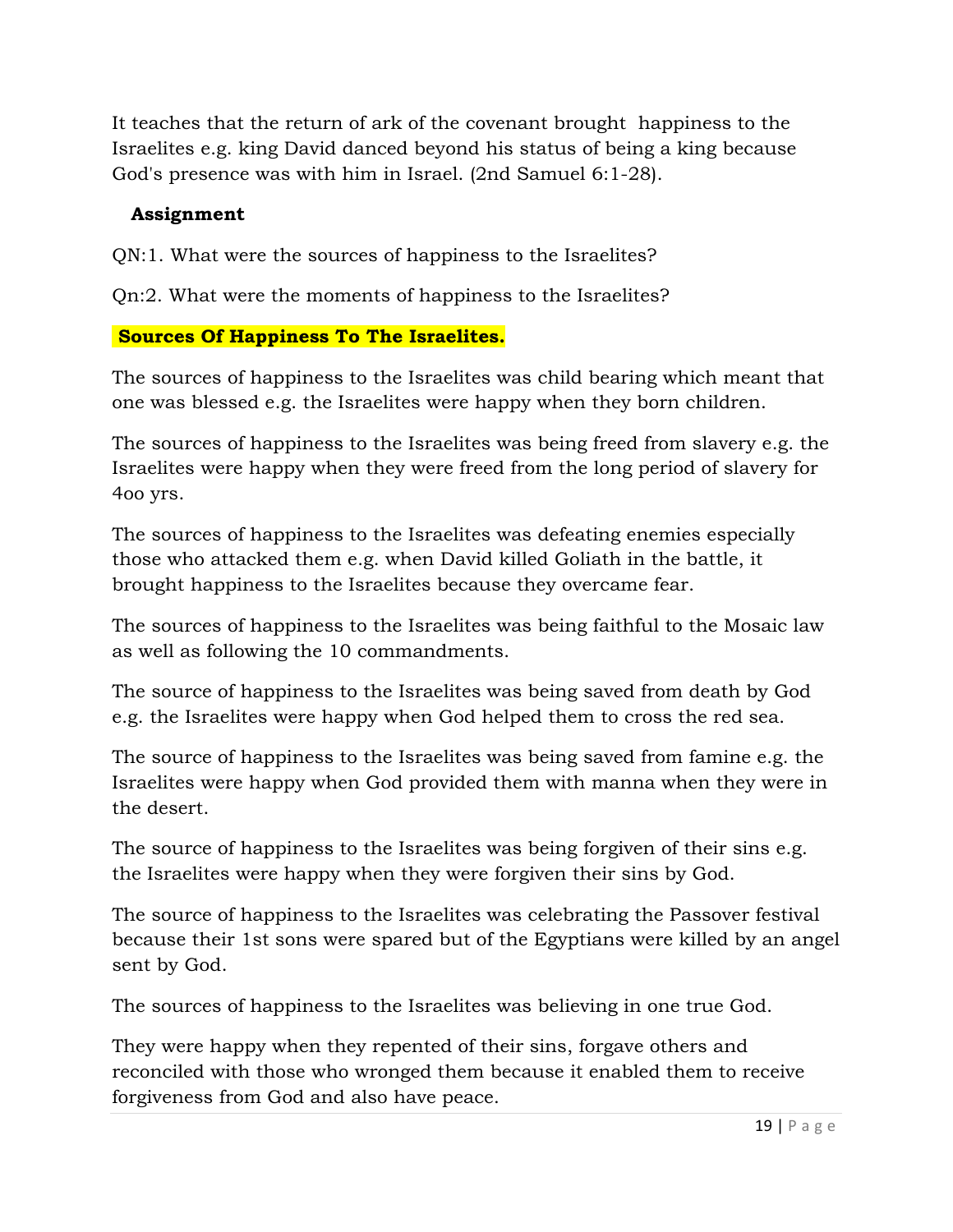The Israelites were happy when God answered their prayers as they saw his glory e.g. Hanna was happy God gave her a child Samuel.

12.The israelities were happy when they lived a long life or having a ripe age since they lived to see their grand children.

### **Moments Of Happiness To The Israelites**

Prayer to God was a moment of happiness as one was able to get blessings from God.

Offering sacrifices to God was a moment of happiness. This is because they received gifts from God.

Giving birth to children was a moment of happiness as it helped them to expand their clans.

Victory over enemies was a moment of happiness i.e. when the Egyptians were killed as they were following them (the Israelites) in the Red sea. This is because it brought peace in society.

Coronation of the king. This is because it gave them a leader e.g. Moses.

Taking part in religious rituals was a moment of happiness which made them part of God's family.

Marriage was a moment of happiness as it united the Israelites as husbands and wives and they became one e.g. Moses was married to Zipporah.

Naming of children was a moment of happiness which gave them a sense of belonging e.g. the naming of Moses.

Having leisure time was a moment of happiness which enabled them to relax their minds.

Burial of an old person was a moment of happiness because they bid farewell to him for the good advice and work done e.g. they buried Moses happily.

Crossing the red sea was an occasion of joy, God saved the Israelites from death.

Receiving food from heaven and water from the rock on their journey to the wilderness was a moment of happiness e.g. the Israelites collected manna for food in six days.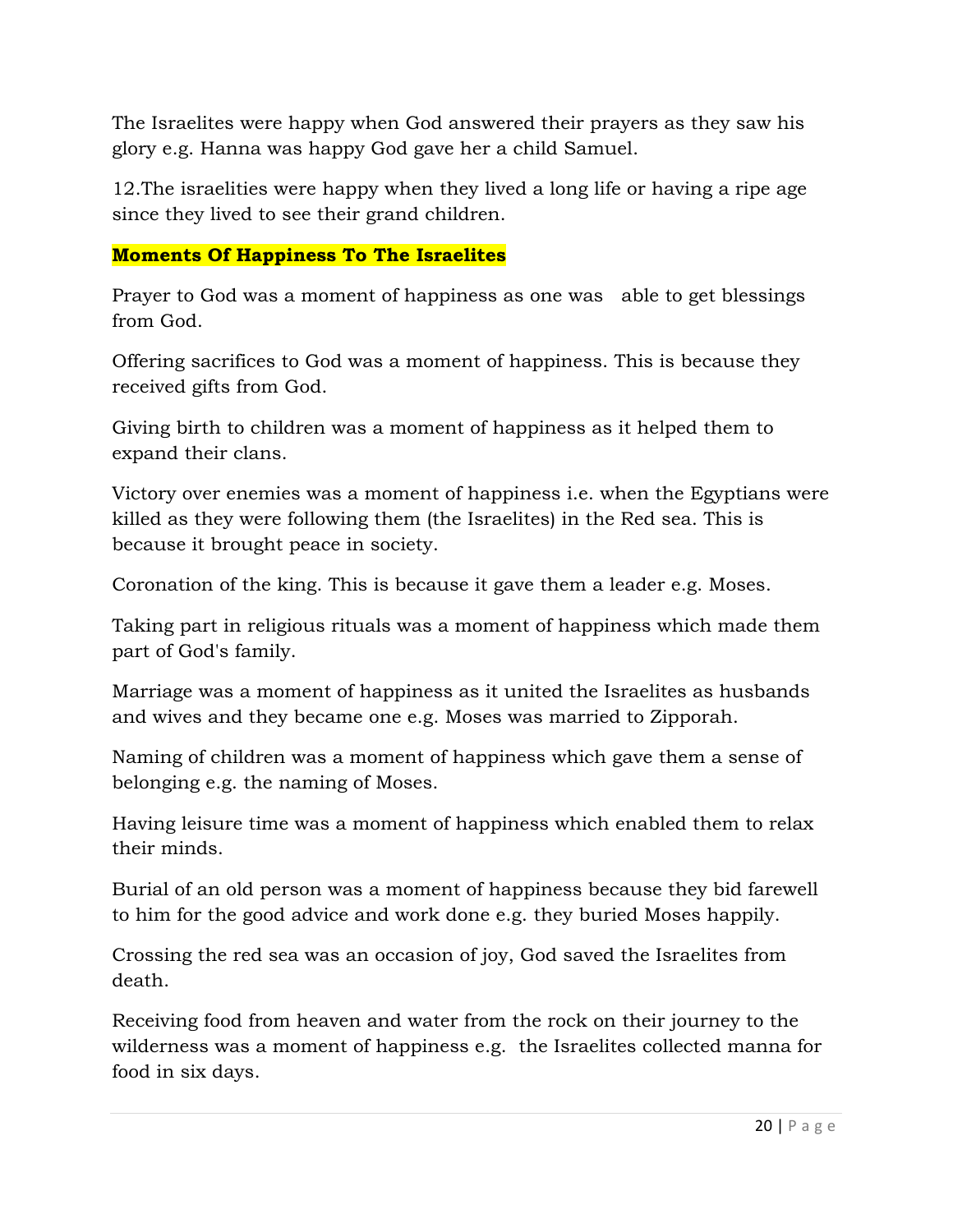#### **Sources Of Unhappiness In The Old Testament**

There was adultery which was against the commandments of God e.g. king David committed adultery with Bathsheba and she gave birth to a son and he died.

There was murder of the innocent which denied them life e.g. Cain killed Abel because he was jealous and God made him a wanderer as a punishment.

There was idol worship yet it was God to be worshipped e.g. Aron molded a golden calf which Israelites worshipped and it was against God's laws.

There was suffering of people which led to misery e.g. Job got a strange disease which caused him pain and he was rejected by his friends, wife and relatives.

There was barrenness yet children are a blessing from God e.g. Hanna who stayed a long time without having children until she prayed to God and God gave her a son.

There was slavery of people who made them suffer e.g. king Pharaoh made the Israelites to work in the city and were not given freedom and right to do anything and without payment.

There was over taxation of people which led to misery e.g. king Solomon overtaxed the Israelites in order to meet his wives' desires(700 women) which led to poverty among the Israelites.

There was over exploitation of people during work that led to their suffering.e.g. king Solomon made the Israelites to work and build his palace without pay which led to unhappiness.

Disobedience of God by man brought unhappiness because he was punished e.g. Adam and Eve disobeyed God and were sent away from Paradise and the woman was to produce in pain and the man was to eat after sweating.

Being defeated by enemies caused unhappiness. It showed lack of harmony between God and man e.g. the Philistines were unhappy when they were killed and defeated by David.( Israelites)

Having poor harvest caused unhappiness as it led to famine and starvation in the community.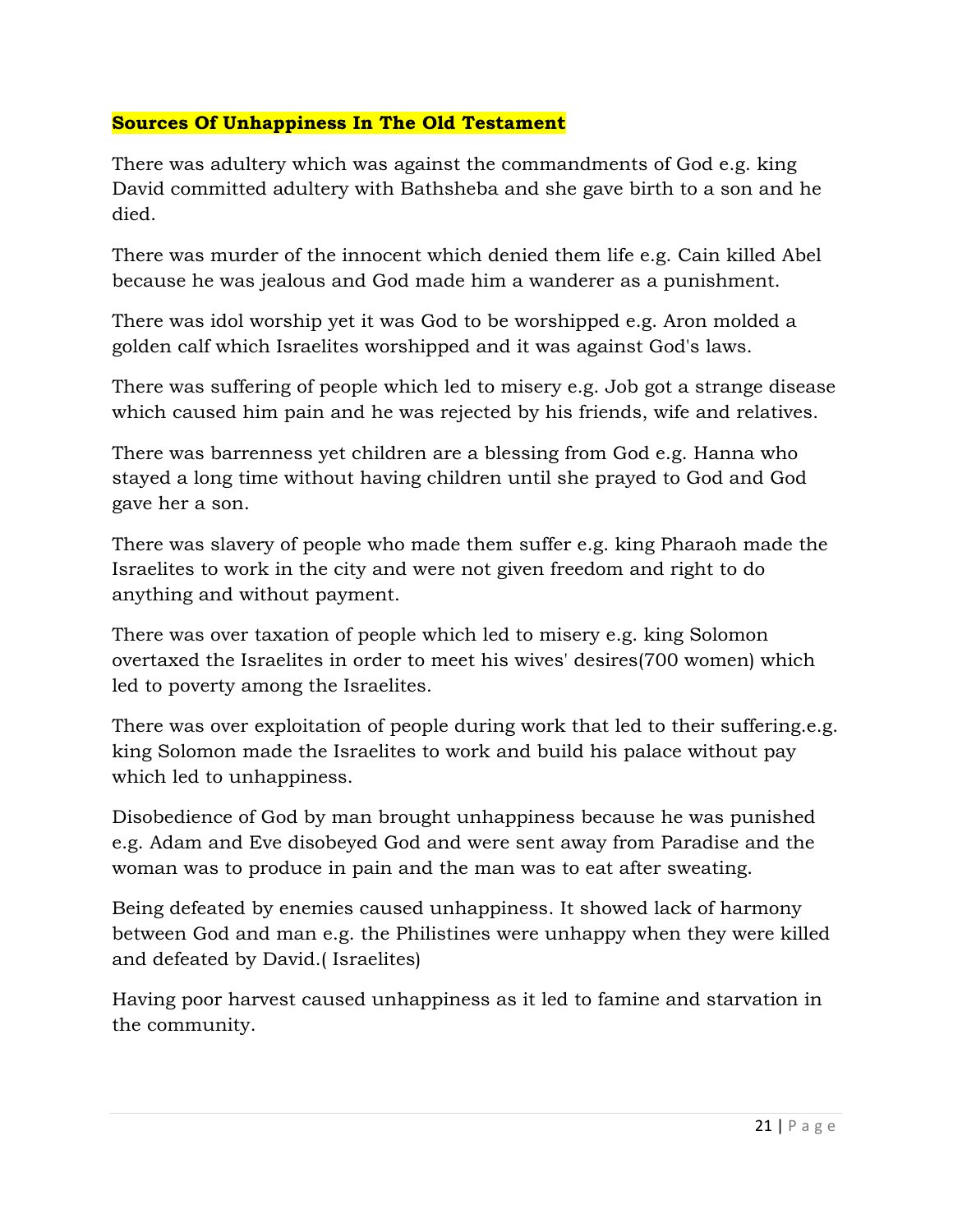Poverty or lack of material possession was a source of unhappiness because it showed that God had cursed the individual e.g. Job's friends advised him to curse God instead of being a poor man.

# **Assignment**

Qn: Explain how the fall of man in Genesis 3 is an occasion of unhappiness.

The fall of man in Genesis 3 was an occasion of unhappiness because a woman was to have birth through too much pain.

The fall of man in Genesis 3 is an occasion of unhappiness because God got annoid with them. This brought sadness to them.

The fall of man in Genesis 3 is an occasion of unhappiness because man was chased out of the garden of Eden.

The fall of man in Genesis 3 is an occasion of unhappiness because man was to work hard all his life for the food the ground produces.(Genesis 3:17).

The fall of man in Genesis 3 is an occasion of unhappiness because a woman was to desire for her husband very much but he is ruling over her.(Genesis 3:16)

The fall of man in Genesis 3 is an occasion of unhappiness because God pronounced death upon all human beings. One was to toil until he goes back to the soil from which he/she was formed hence this brings unhappiness.

The fall of man in Genesis 3 is an occasion of unhappiness because there was enmity between man and God hence loss of friendship with God.

The fall of man in Genesis 3 is an occasion of unhappiness because man was given understanding to differentiate good and bad hence he realised his nakedness and becomes afraid before God.

The fall of man made man start to die and turn to dust as a result of his disobedience.

The fall of man , made Sin to crop into the world and lost God's blessing.

# **Happiness In The New Testament.**

Receiving the holy spirit brings happiness to the people as it enables one to be close to God. e.g when the apostles received the holy spirit on the day of Pentecost and spoke in tongues. They were happy. ( Acts 2).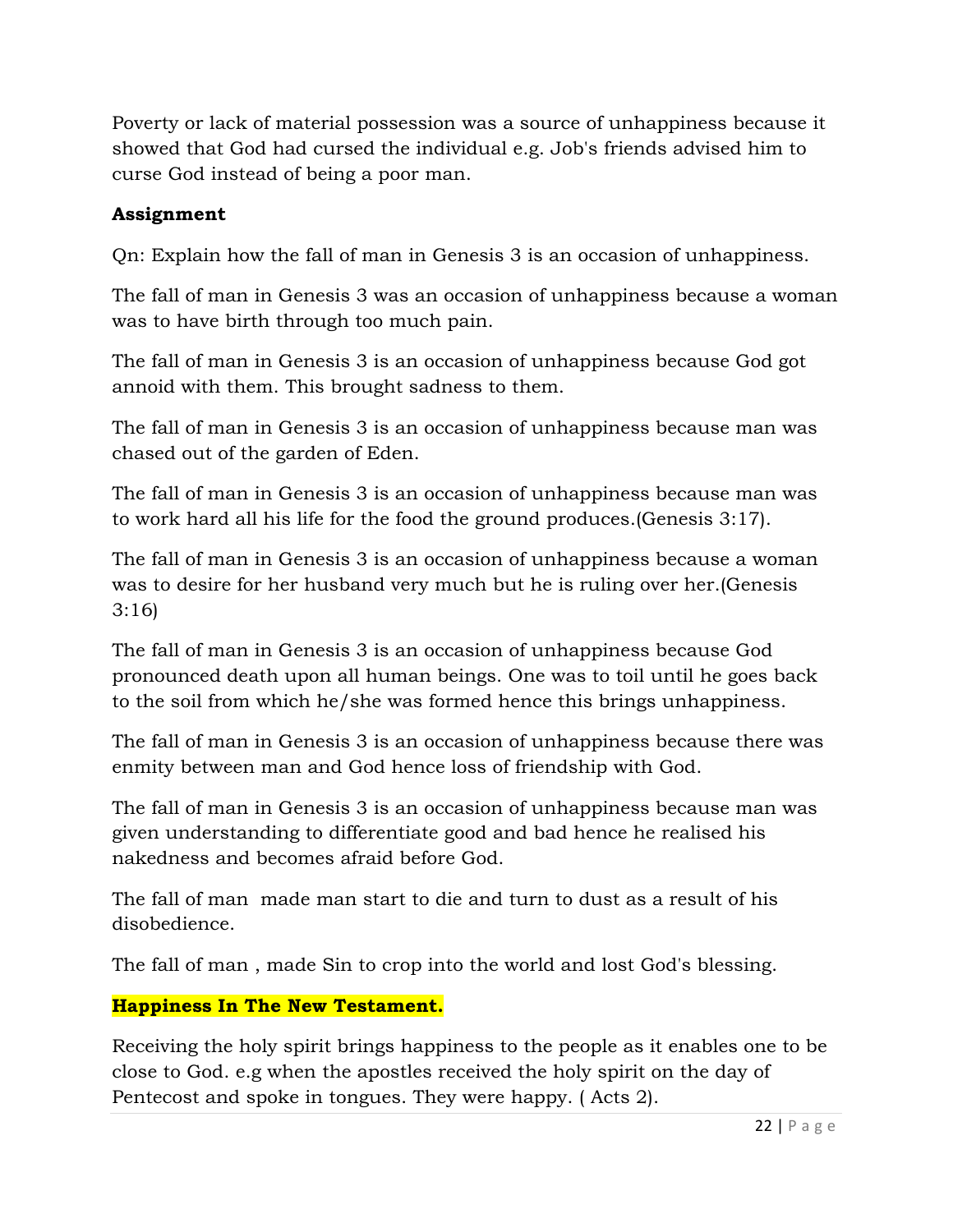Carrying out baptism brings happiness to the new converts because they joined the family of God e.g. Philip baptised an Ethiopian official( eunuch) which made him happy because he had joined God's family. (Acts 28:26-39).

Treating people equally brings happiness because they all feel important e.g. Jesus treated the Jews and Gentiles, women and men, young and old without discrimination.

Jesus' coming in earth brings happiness to the people because it reconciles man to God and his sins are forgiven.

Accepting Christ as a personal saviour brings happiness because he is the way, the truth and the light and through him, one gains eternal life.

Being humble in service brings happiness because God lifts up the humble and pulls down the proud e.g. Jesus was humble when he washed the disciples' feet and wiped them with a towel.

Loving one another brings happiness because people live in peace e.g. God so loved the world that he gave his only son Jesus to die for mankind. (John 3:16).

Forgiveness and reconciliation brings happiness to the people e.g. the adulteress woman was forgiven by Christ and she got her freedom because she was going to be stoned to death. (John 8).

Preaching the gospel brings happiness because man is able to know the truth about God e.g. Peter preached the gospel to Cornelius and he converted to Christianity.(Acts 10:1ff).

It teaches that carrying out teamwork brings happiness to the people because it makes work easier e.g. Jesus worked together with his apostles and he was able to delegate work to them.

 The Beatitudes.( Jesus' teaching about beatitudes ( true happiness) Matthew  $5:1 - 10$ 

The beatitudes are the 8 statements made by Jesus about his people who are blessed;

Jesus says that happy are those who are poor in spirit because the kingdom of God belongs to them.

Happy are those who mourn and suffering innocently. They receive God's love and comfort.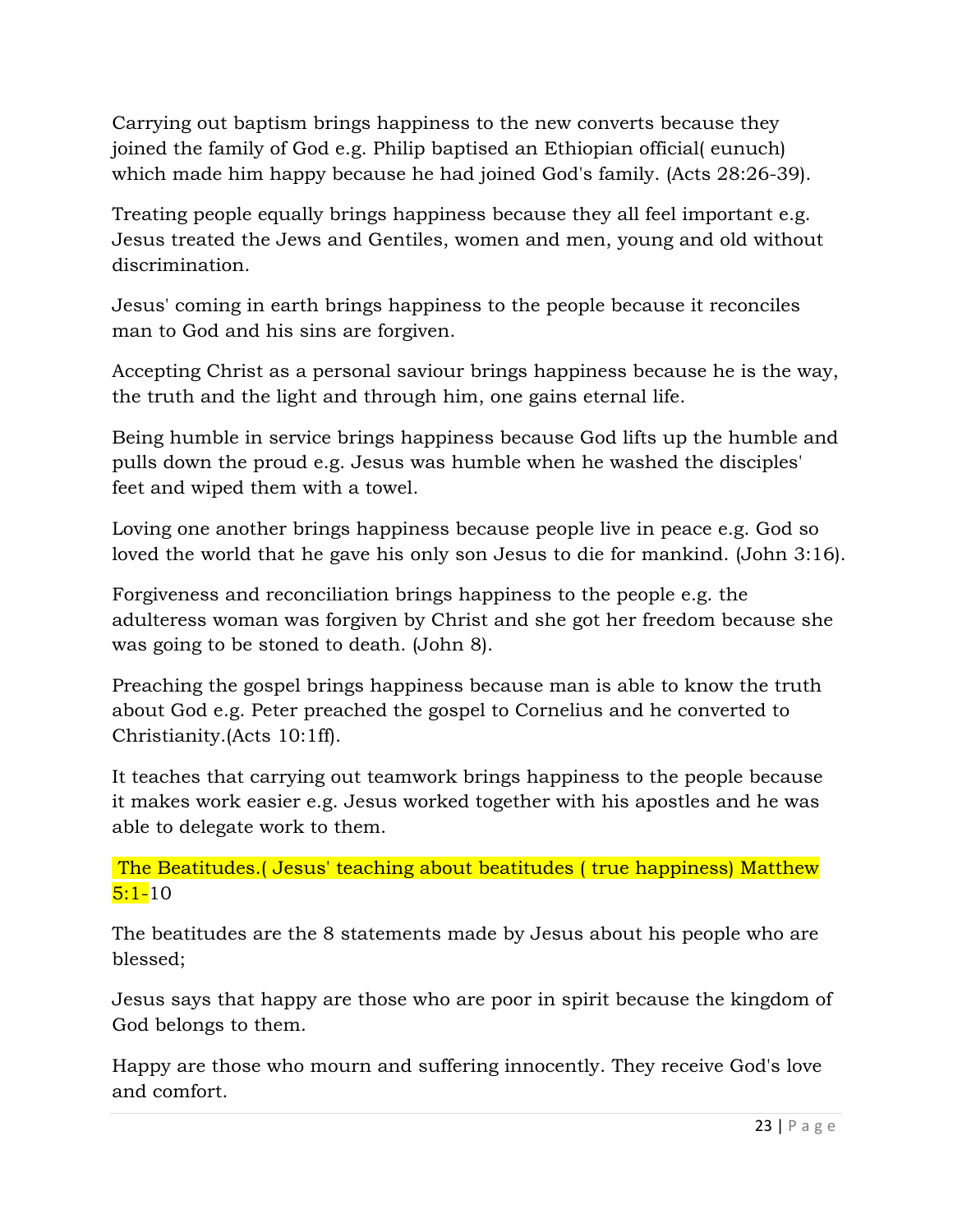Jesus teaches that happy are those who are humble ( meek) because they will receive the promises of God.

Jesus teaches that happy are those whose greatest desire is to do what God requires because God will satisfy them fully.

Jesus teaches that happy are the merciful to others because God will be merciful to them.

Jesus teaches that happy are those who work for peace because they will call them his children.

Jesus teaches that happy are those whose hearts are pure because they will see God.

Jesus teaches that happy are those when people insult them and they are persecuted and lies are told against them because they are God's followers and will receive a great reward that is kept in heaven.

### Meaning Of The Beatitudes.

Happy are those who are spiritually poor means that those who accept their sins because the kingdom of God belongs to them.

Those who mourn are happy when they have experienced suffering. Therefore such people can understand when another is suffering and can comfort him/her.

Happy are those who are humble means that such people treat others well, don't dominate them and they work for the good of others and not themselves only.

Happy are those who hunger and thirst for justice means, people who do want God requires of them and opose evil.

Happy are those who are merciful to others means that they are always tolerant, kind and forgive others easily.

Those who are pure in heart are those who are sincere and genuine before God and men and happy in Christianity.

The peace makers are those people who always try to break the barriers which divide people and so they settle disputes among people and counsel them and stop quarrels.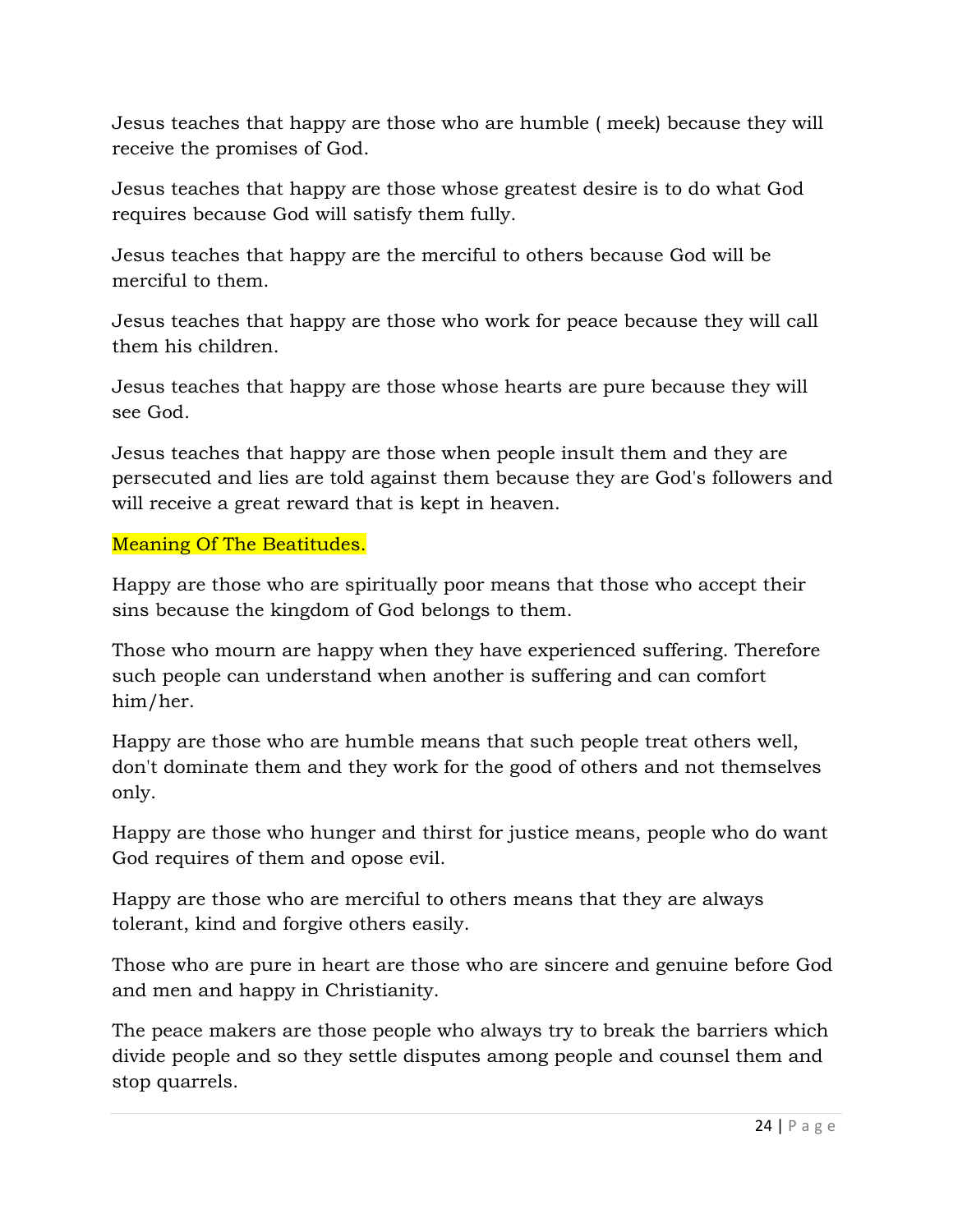Those who are persecuted means people who are laughed at, mocked, nick named and stoned because of following God, such people are happy as far as Christianity is concerned.

### Reasons Why It's Hard To Live According To The Beatitudes.

Desire for wealth can prevent one from being spiritually poor. This is some times difficult to trust God and your material wealthy.

Man's sinful nature of revenge among people can prevent one's desire to work for peace.

Prolonged suffering and sickness leading to hatred of people and makes one to forget God hence being impure in heart.

Poverty leads to crime like stealing which deprives people of peace hence falling to be loving.

Lack of faith which makes people doubt his preachings in the Bible and do what displeases God like committing adultery.

Living in an impure environment can make a Christian loose his spirit of a pure heart since there is a lot of drinking, sex abuse, fighting which are sinful before God.

Persecution of non-believers can affect one's spiritual love for God since one develops hatred for them and hence fail to live a peaceful life.

Unanswered prayers affect a Christian's faith in God hence finding it difficult to be spiritually poor because of frustration.

Desire for too much pleasure especially which is commercialised. It makes people to over spend and remain with less money to the suffering people hence being not merciful.

The government's unjust policies like over taxation prevents one from following justice and destroys one's zeal to work for justice since people's income are reduced.

People are influenced by their friends to ask contrally to what God requires for them. Because they want to fit in the group e.g. Some young people disrespect their parents and go for night dancing.